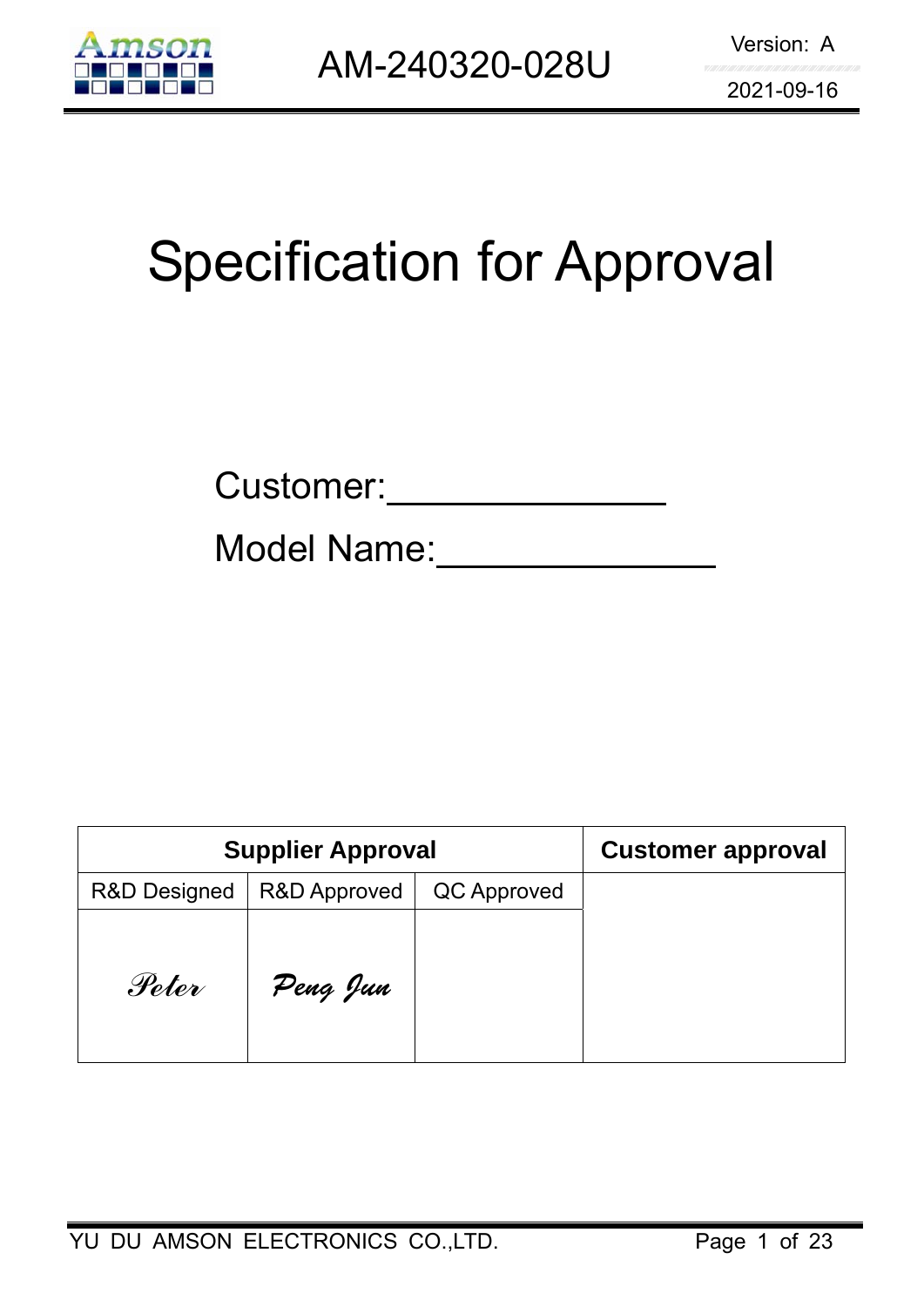

## Revision Record

| <b>REV NO.</b> | <b>REV DATE</b> | <b>CONTENTS</b>  | <b>Note</b> |
|----------------|-----------------|------------------|-------------|
| A              | 2021-09-16      | <b>NEW ISSUE</b> |             |
|                |                 |                  |             |
|                |                 |                  |             |
|                |                 |                  |             |
|                |                 |                  |             |
|                |                 |                  |             |
|                |                 |                  |             |
|                |                 |                  |             |
|                |                 |                  |             |
|                |                 |                  |             |
|                |                 |                  |             |
|                |                 |                  |             |
|                |                 |                  |             |
|                |                 |                  |             |
|                |                 |                  |             |
|                |                 |                  |             |
|                |                 |                  |             |
|                |                 |                  |             |
|                |                 |                  |             |
|                |                 |                  |             |
|                |                 |                  |             |
|                |                 |                  |             |
|                |                 |                  |             |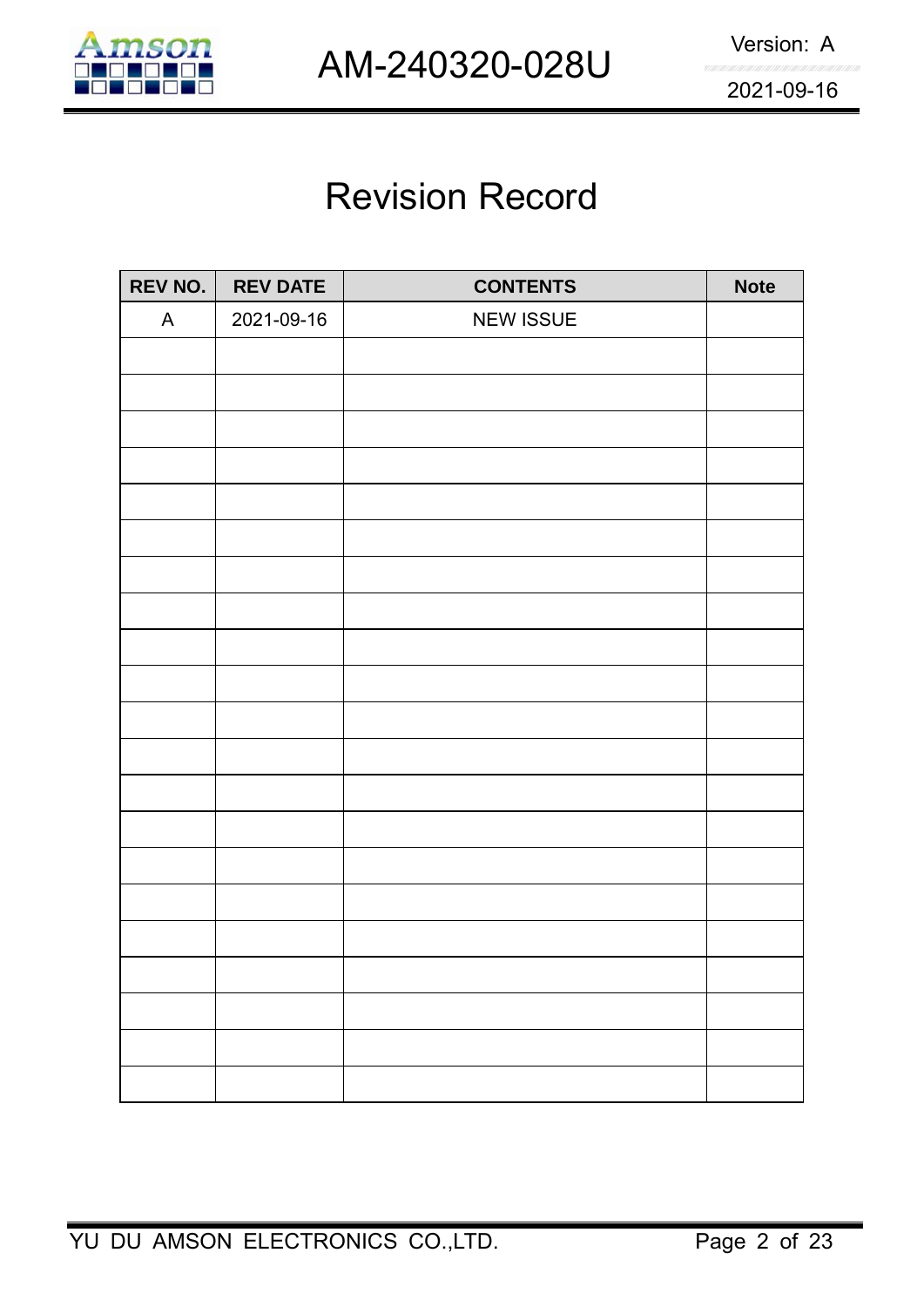

## Table of Contents

| <b>List</b>    | <b>Description</b>                             | Page No.       |
|----------------|------------------------------------------------|----------------|
|                | Cover                                          | 1              |
|                | <b>Revision Record</b>                         | $\overline{2}$ |
|                | <b>Table of Contents</b>                       | 3              |
| 1              | Scope                                          | $\overline{4}$ |
| $\overline{2}$ | <b>General Information</b>                     | $\overline{4}$ |
| 3              | <b>External Dimensions</b>                     | 5              |
| 4              | Interface Description                          | 6              |
| 5              | <b>Absolute Maximum Ratings</b>                | 8              |
| 6              | <b>DC Characteristics</b>                      | 8              |
| $\overline{7}$ | <b>Timing Characteristics</b>                  | 9              |
| 8              | <b>Backlight Characteristics</b>               | 14             |
| 9              | <b>Optical Characteristics</b>                 | 15             |
| 10             | <b>Reliability Test Conditions and Methods</b> | 17             |
| 11             | <b>Inspection Standard</b>                     | 18             |
| 12             | <b>Handling Precautions</b>                    | 22             |
| 13             | <b>Precaution for Use</b>                      | 23             |
| 14             | <b>Packing Method</b>                          | 23             |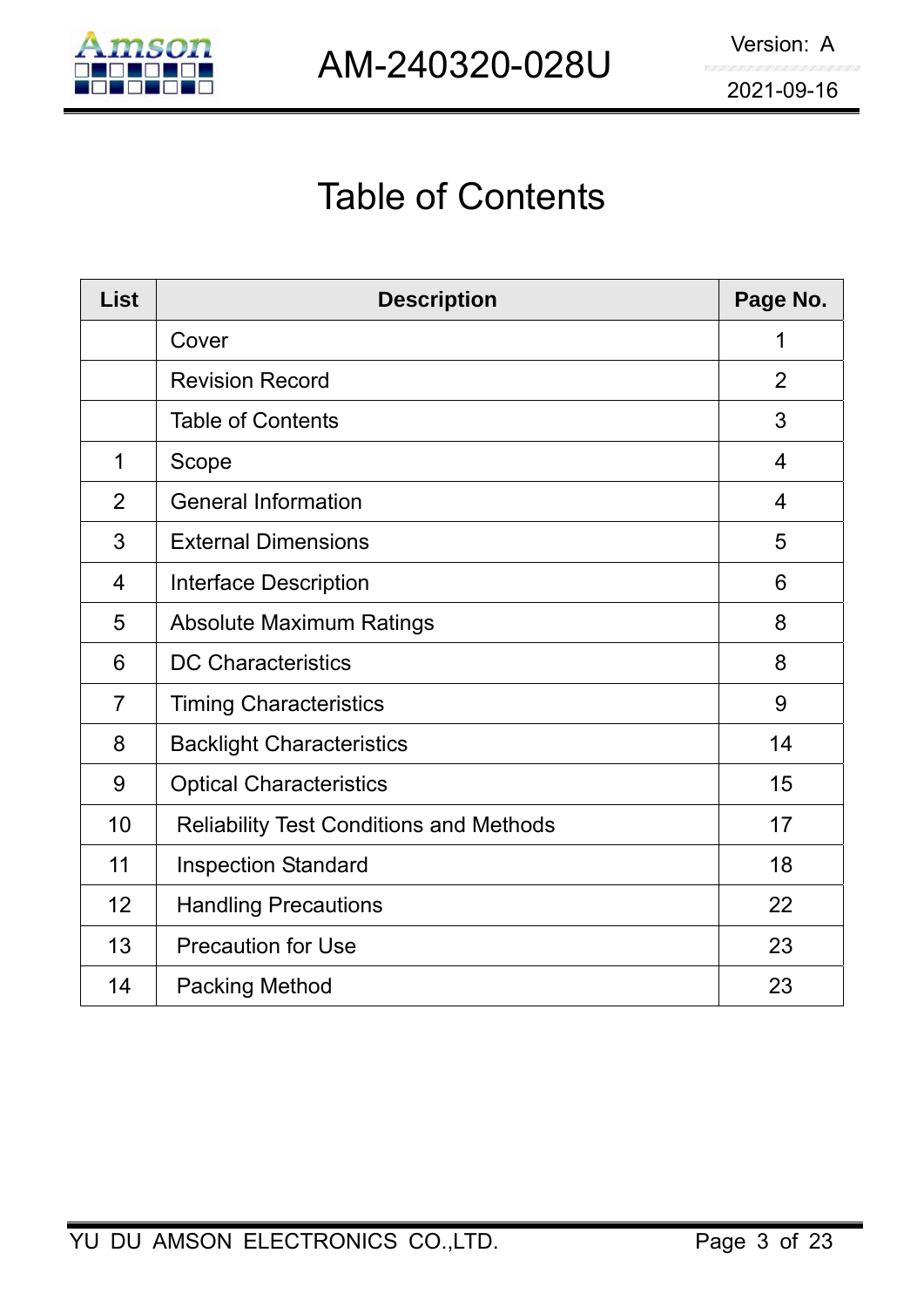

#### **1. Scope**

This specification defines general provisions as well as inspection standards for TFT module supplied by AMSON electronics.

If the event of unforeseen problem or unspecified items may occur, naturally shall negotiate and agree to solution.

#### **2. General Information**

| <b>ITEM</b>                           | <b>STANDARD VALUES</b>                                              | <b>UNITS</b> |
|---------------------------------------|---------------------------------------------------------------------|--------------|
| LCD type                              | 2.8"TFT                                                             |              |
| Dot arrangement                       | $240(RGB)\times320$                                                 | dots         |
| Color filter array                    | <b>RGB</b> vertical stripe                                          |              |
| Display mode                          | TN / Transmission / Normally White                                  |              |
| <b>Gray Scale Inversion Direction</b> | 12 O'clock                                                          |              |
| <b>Eyes Viewing Direction</b>         | 6 O'clock                                                           |              |
| Driver IC                             | <b>ST7789V</b>                                                      |              |
| Module size                           | $50.0(W) \times 69.2(H) \times 2.5(T)$                              | mm           |
| Active area                           | $43.2(W)\times 57.6(H)$                                             | mm           |
| Dot pitch                             | $0.18(W)\times 0.18(H)$                                             | mm           |
| Interface                             | i80-system 8/16/18-bit MCU interface<br>SPI 16/18-bit RGB interface |              |
| Operating temperature                 | $-20 \sim +70$                                                      | $^{\circ}C$  |
| Storage temperature                   | $-30 \sim +80$                                                      | $^{\circ}C$  |
| <b>Back Light</b>                     | 4 White LED                                                         |              |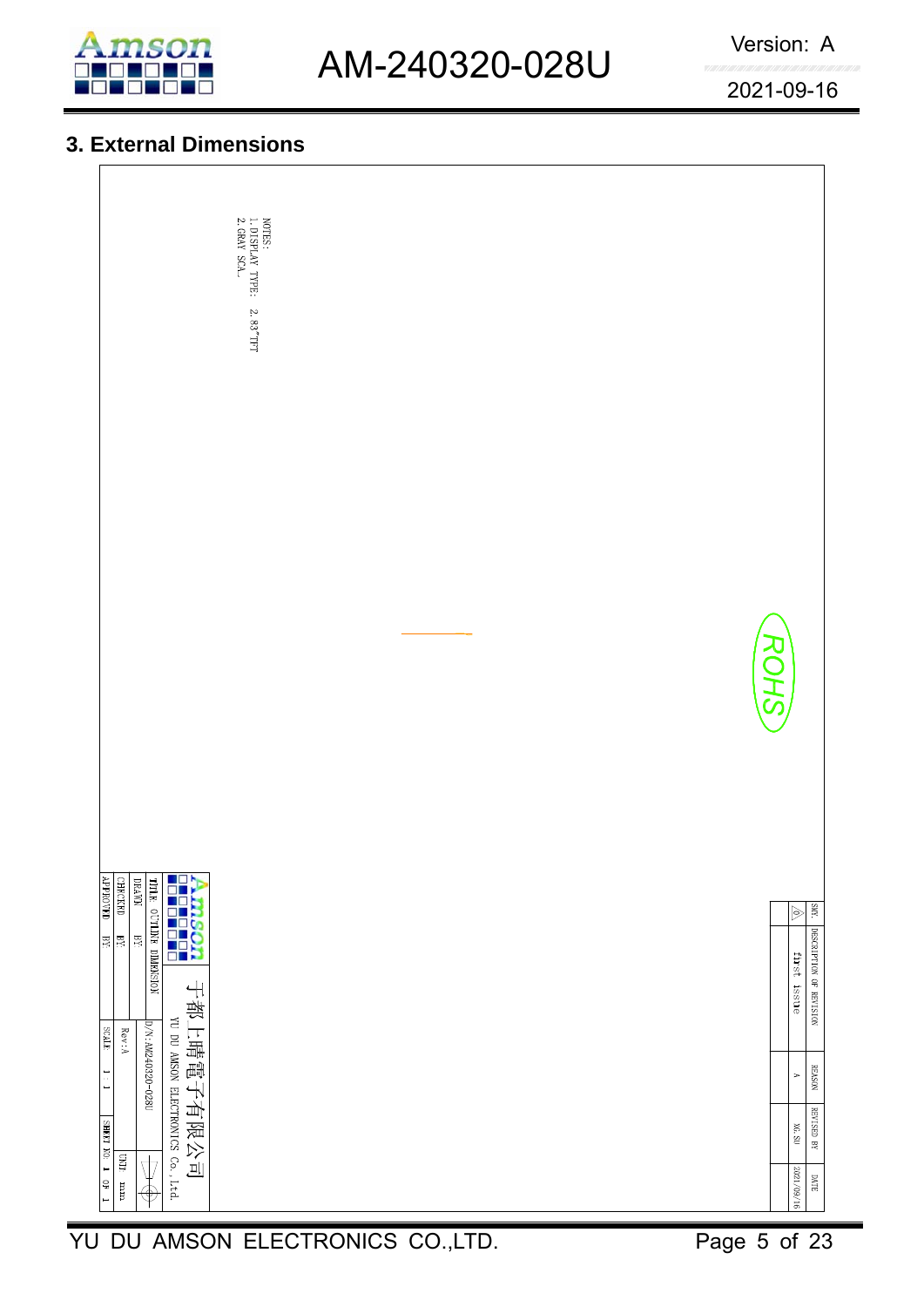

## **4. Interface Description**

| PIN NO.        | <b>PIN NAME</b> | <b>DESCRIPTION</b>                                                                                                                              |  |  |  |  |
|----------------|-----------------|-------------------------------------------------------------------------------------------------------------------------------------------------|--|--|--|--|
| 1              | <b>LEDK</b>     | The Anode of LED power                                                                                                                          |  |  |  |  |
| $2 - 5$        |                 | LEDA1-LEDA4 The cathode of LED power                                                                                                            |  |  |  |  |
| 6              | IM <sub>0</sub> |                                                                                                                                                 |  |  |  |  |
| $\overline{7}$ | IM <sub>1</sub> |                                                                                                                                                 |  |  |  |  |
| 8              | IM <sub>2</sub> | MPU interface mode select pin, (FYI NOTE1)                                                                                                      |  |  |  |  |
| 9              | IM <sub>3</sub> |                                                                                                                                                 |  |  |  |  |
| 10             | <b>RESET</b>    | Reset pin setting either pin low initializes the LSI<br>Must be reset after power supplied                                                      |  |  |  |  |
| 11             | <b>VSYNC</b>    | Frame synchronizing signal for RGB interface operation.                                                                                         |  |  |  |  |
| 12             | <b>HSYNC</b>    | Line synchronizing signal for RGB interface operation.                                                                                          |  |  |  |  |
| 13             | <b>DOTCLK</b>   | Dot clock signal for RGB interface operation.                                                                                                   |  |  |  |  |
| 14             | DE              | Data enable signal for RGB interface operation.                                                                                                 |  |  |  |  |
| $15 - 32$      | DB17-DB0        | Data bus                                                                                                                                        |  |  |  |  |
| 33             | <b>SDO</b>      | Serial output signal.<br>The data is applied on the rising edge of the SCL signal.                                                              |  |  |  |  |
| 34             | <b>SDI</b>      | When IM [3]: Low, Serial in/out signal.<br>When IM [3]: High, Serial input signal.<br>The data is applied on the rising edge of the SCL signal. |  |  |  |  |
| 35             | <b>RD</b>       | Read signal input terminal, Active at 'L'.                                                                                                      |  |  |  |  |
| 36             | /WR             | Write signal input terminal, Active at 'L'                                                                                                      |  |  |  |  |
| 37             | <b>RS</b>       | Register select signal input terminal:<br>RS='H': select a control register;<br>RS='L': select an index or status register.                     |  |  |  |  |
| 38             | <b>CS</b>       | Chip select signal input terminal, Active at 'L'                                                                                                |  |  |  |  |
| 39             | TE.             | Tearing effect output pin to synchronize MPU to frame writing.                                                                                  |  |  |  |  |
| 40             | <b>IOVCC</b>    | Logic operating voltage.                                                                                                                        |  |  |  |  |
| 41             | <b>IOVCC</b>    | Logic operating voltage.                                                                                                                        |  |  |  |  |
| 42             | <b>VCI</b>      | Analog operating voltage.                                                                                                                       |  |  |  |  |
| 43             | <b>GND</b>      | Power ground                                                                                                                                    |  |  |  |  |
| 44             | XR              | Touch panel coordinate in the right side of envisage drawing.                                                                                   |  |  |  |  |
| 45             | YD              | Touch panel coordinate in the bottom side of envisage drawing.                                                                                  |  |  |  |  |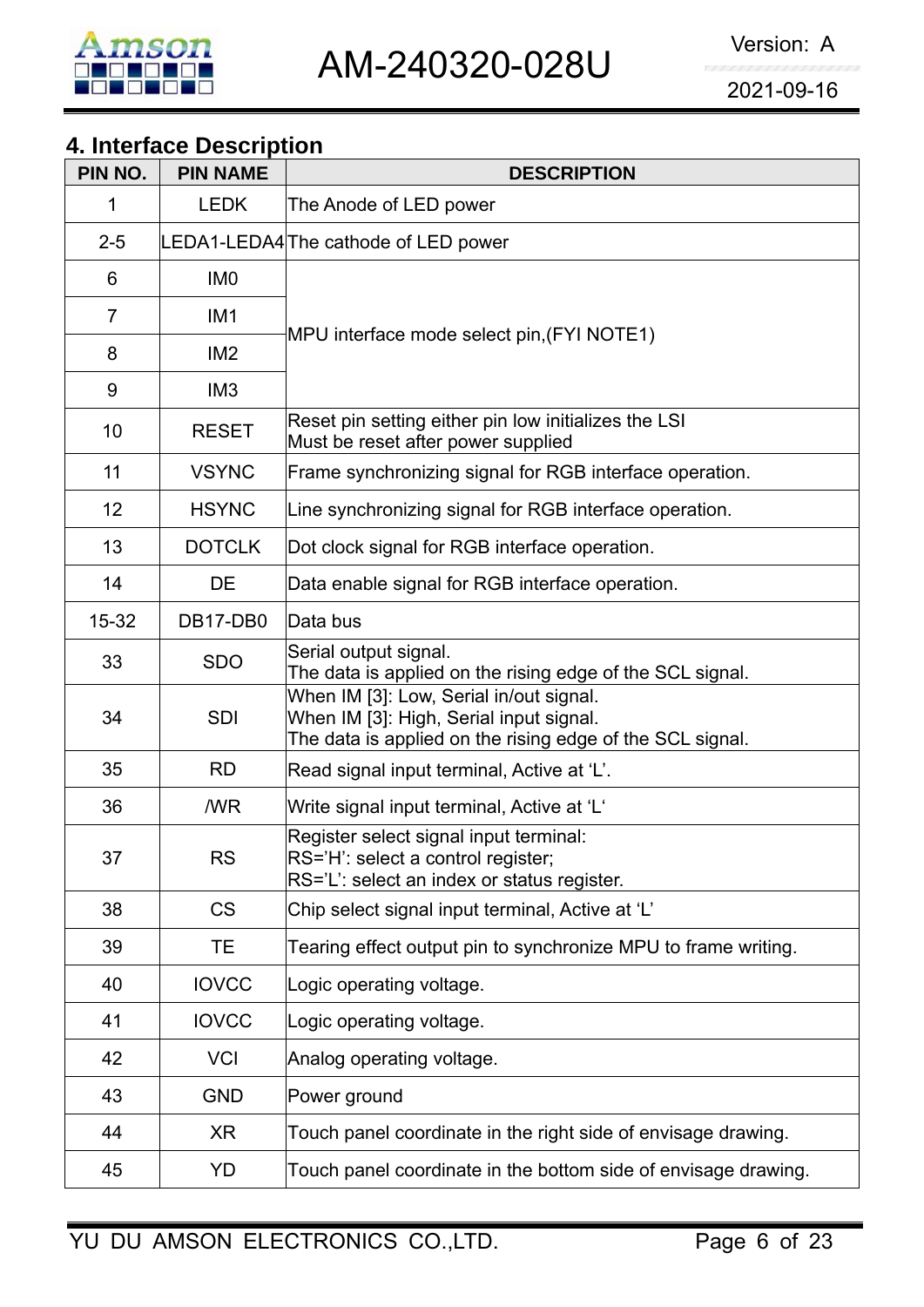

AM-240320-028U Version: A

2021-09-16

| 46 | XL         | Touch panel coordinate in the left side of envisage drawing. |
|----|------------|--------------------------------------------------------------|
| 47 | YU         | Touch panel coordinate in the up side of envisage drawing.   |
| 48 | <b>GND</b> | Power ground                                                 |
| 49 | <b>GND</b> | Power ground                                                 |
| 50 | <b>GND</b> | Power ground                                                 |

Note1:<br>-The MCU interface mode select.

| IM <sub>3</sub> | IM <sub>2</sub> | IM1 | <b>IMO</b> | <b>MPU Interface Mode</b> | Data pin               |
|-----------------|-----------------|-----|------------|---------------------------|------------------------|
| 0               | 0               | 0   | 0          | 80-8bit parallel I/F      | DB[7:0]                |
| 0               | 0               | 0   | 1          | 80-16bit parallel I/F     | DB[15:0]               |
| 0               | 0               | 1   | 0          | 80-9bit parallel I/F      | DB[8:0]                |
| 0               | 0               | 1   | 1          | 80-18bit parallel I/F     | DB[17:0],              |
|                 | 1               |     | 1          | 3-line 9bit serial I/F    | SDA: in/out            |
| 0               |                 | 0   |            | 2 data lane serial I/F    | SDA: in/out<br>WRX: in |
| 0               | 1               | 1   | 0          | 4-line 8bit serial I/F    | SDA: in/out            |
| 1               | 0               | 0   | 0          |                           | DB[17:10],             |
|                 |                 |     |            | 80-16bit parallel I/F II  | DB[8:1]                |
| 1               | 0               | 0   | 1          | 80-8bit parallel I/F II   | DB[17:10]              |
| 1               | 0               | 1   | 0          | 80-18bit parallel I/F II  | DB[17:0],              |
| 1               | 0               | 1   | 1          | 80-9bit parallel I/F II   | DB[17:9]               |
| 1               | 1               | 0   | 1          | 3-line 9bit serial I/F II | SDA: in/               |
|                 |                 |     |            |                           | SDO: out               |
| 1               | 1               | 1   | 0          | 4-line 8bit serial I/F II | SDA:in/                |
|                 |                 |     |            |                           | SDO: out               |

If not used, please fix this pin at VDDI or DGND.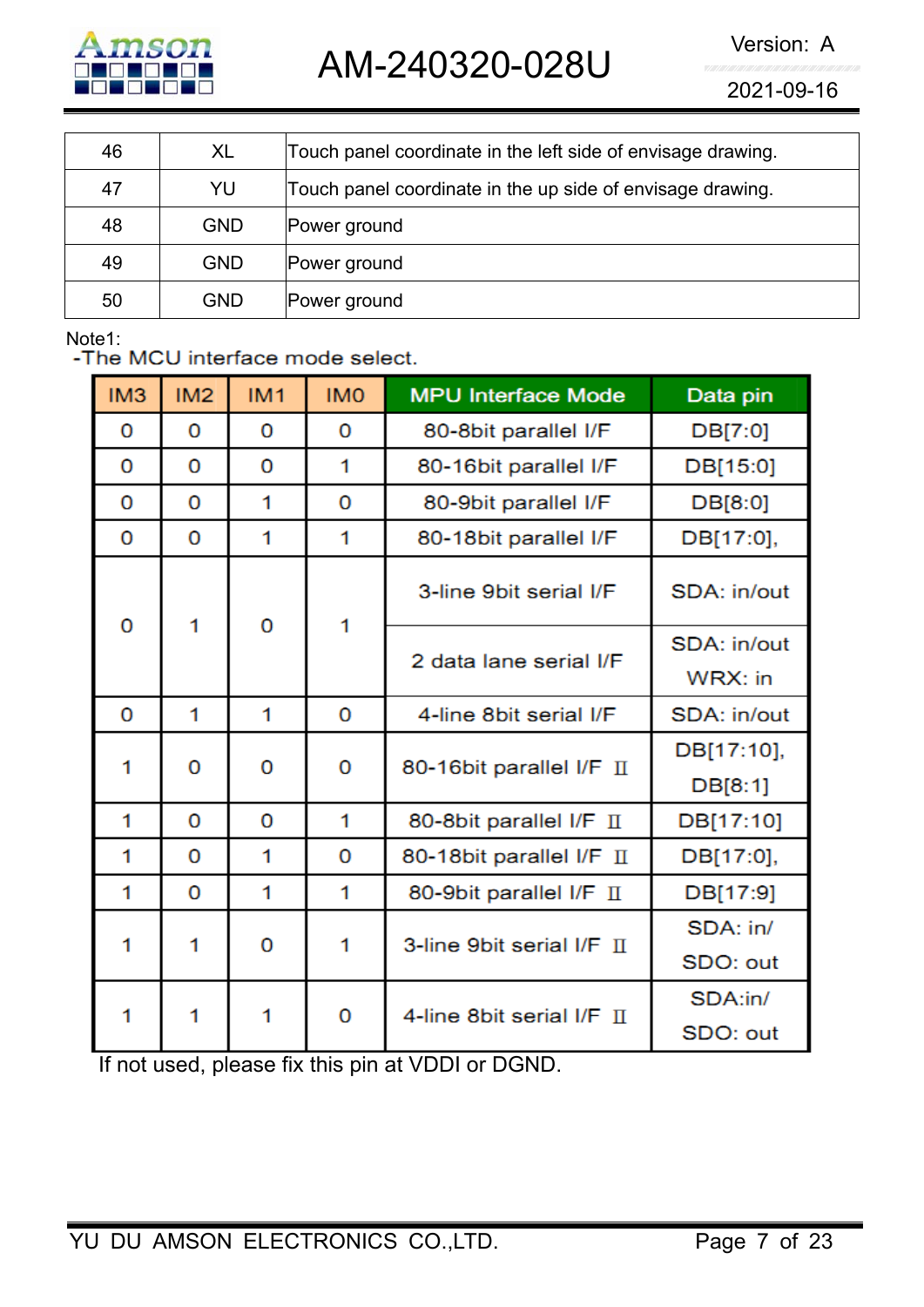

## **5. Absolute Maximum Ratings**

| <b>Item</b>                  | <b>Symbol</b> | Min.   | Max.         | <b>Unit</b> |
|------------------------------|---------------|--------|--------------|-------------|
| Logic Supply Voltage         | <b>IOVCC</b>  | $-0.3$ | 4.6          | V           |
| <b>Analog Supply Voltage</b> | VCI           | $-0.3$ | 4.6          | V           |
| Input Voltage                | Vin           | $-0.3$ | $IOVCC +0.3$ | V           |
| <b>Operating Temperature</b> | Top           | $-20$  | 70           | $^{\circ}C$ |
| Storage Temperature          | TsT           | $-30$  | 80           | $^{\circ}C$ |
| <b>Storage Humidity</b>      | HD            | 20     | 90           | %RH         |

## **6. DC Characteristics**

| <b>Item</b>                  | <b>Symbol</b>              | Min.       | Typ. | Max.                | <b>Unit</b> | <b>Remark</b> |
|------------------------------|----------------------------|------------|------|---------------------|-------------|---------------|
| Logic Supply Voltage         | <b>IOVCC</b>               | 1.65       | 2.8  | 3.3                 | V           |               |
| <b>Analog Supply Voltage</b> | <b>VCI</b>                 | 2.5        | 2.8  | 3.3                 | V           | -             |
| Input High Voltage           | $V_{\text{IH}}$            | 0.7VCI     | -    | <b>IOVCC</b>        | V           |               |
| Input Low Voltage            | $\mathsf{V}_{\mathsf{IL}}$ | <b>GND</b> |      | 0.3<br><b>IOVCC</b> | V           |               |
| <b>Output High Voltage</b>   | $V_{OH}$                   | 0.8 VCI    | -    | <b>IOVCC</b>        | V           |               |
| <b>Output Low Voltage</b>    | $V_{OL}$                   | <b>GND</b> | ۳    | 0.2<br><b>IOVCC</b> | V           |               |
| I/O Leak Current             | Iцг                        | $-1$       | -    |                     | uA          |               |
| <b>Supply Current</b>        | <b>IDD</b>                 |            | 7.0  | 10                  | mA          |               |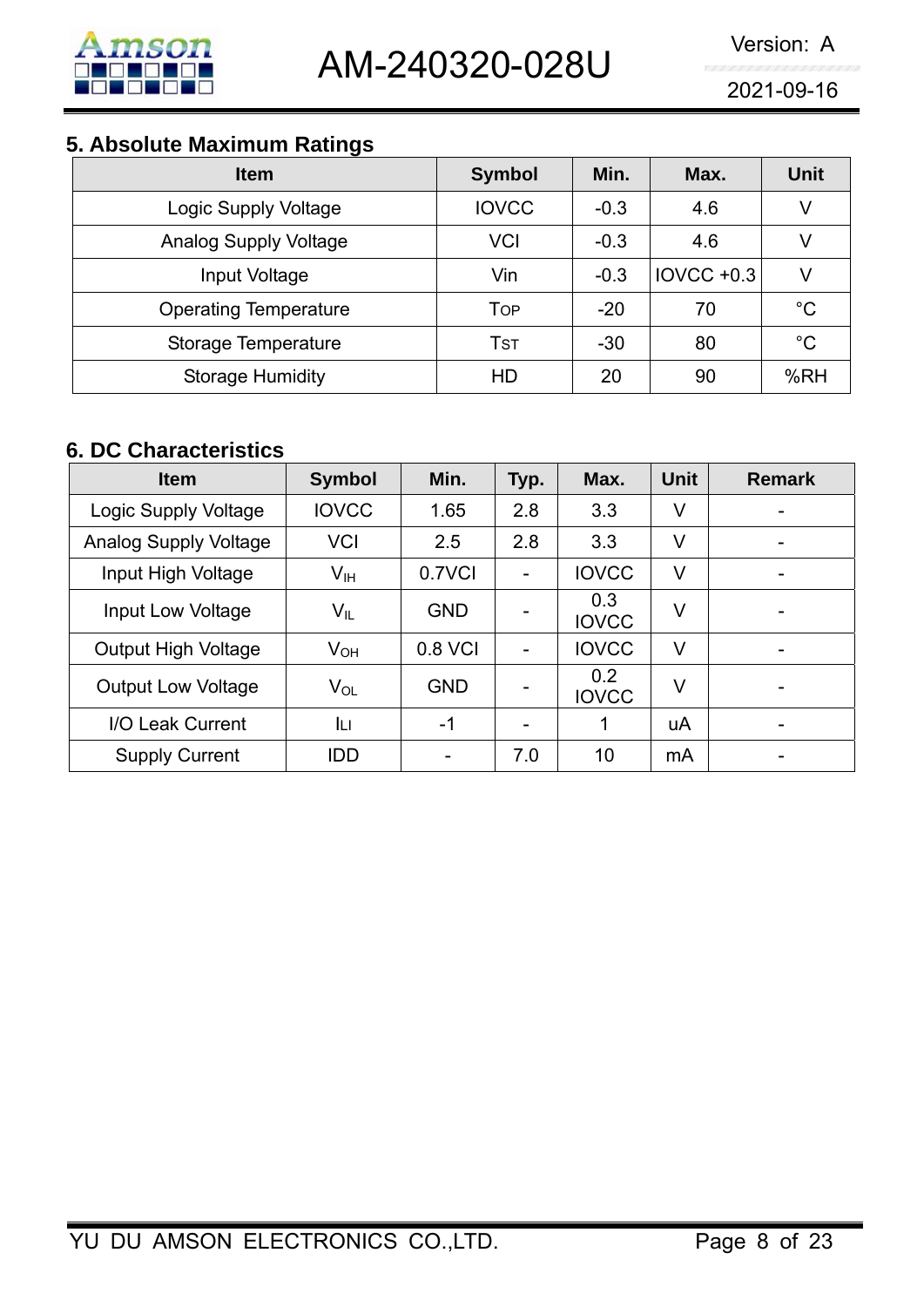## **7. Timing Characteristics**

## **7.1 i80-System Interface Timing Characteristics**



| <b>Signal</b>      | <b>Symbol</b>                   | <b>Parameter</b>                   | <b>Min</b> | <b>Max</b> | <b>Unit</b> | <b>Description</b> |
|--------------------|---------------------------------|------------------------------------|------------|------------|-------------|--------------------|
| D/CX               | $T_{\rm{AST}}$                  | Address setup time                 | 0          |            | ns          |                    |
|                    | $T_{\sf AHT}$                   | Address hold time (Write/Read)     | 10         |            | ns          |                    |
|                    | <b>T<sub>CHW</sub></b>          | Chip select "H" pulse width        | 0          |            | ns          |                    |
|                    | $T_{\rm CS}$                    | Chip select setup time (Write)     | 15         |            | ns          |                    |
| <b>CSX</b>         | $T_{RCS}$                       | Chip select setup time (Read ID)   | 45         |            | ns          |                    |
|                    | T <sub>RCSFM</sub>              | Chip select setup time (Read FM)   | 355        |            | ns          |                    |
|                    | $T_{CSF}$                       | Chip select wait time (Write/Read) | 10         |            | ns          |                    |
| $T_{\mathsf{CSH}}$ |                                 | Chip select hold time              | 10         |            | ns          |                    |
|                    | $T_{WC}$                        | Write cycle                        | 66         |            | ns          |                    |
| <b>WRX</b>         | $T_{\scriptscriptstyle\rm WRH}$ | Control pulse "H" duration         | 15         |            | ns          |                    |
|                    | <b>T</b> <sub>WRL</sub>         | Control pulse "L" duration         | 15         |            | ns          |                    |
|                    | $T_{RC}$                        | Read cycle (ID)                    | 160        |            | ns          |                    |
| RDX (ID)           | $T_{RDH}$                       | Control pulse "H" duration (ID)    | 90         |            | ns          | When read ID data  |
|                    | $T_{RDL}$                       | Control pulse "L" duration (ID)    | 45         |            | ns          |                    |
| <b>RDX</b>         | $T_{RCFM}$                      | Read cycle (FM)                    | 450        |            | ns          | When read from     |
| (FM)               | <b>TRDHFM</b>                   | Control pulse "H" duration (FM)    | 90         |            | ns          |                    |
|                    | TRDLFM                          | Control pulse "L" duration (FM)    | 355        |            | ns          | frame memory       |
| D[17:0]            | $\mathsf{T}_{\mathsf{DST}}$     | Data setup time                    | 10         |            | ns          | For CL=30pF        |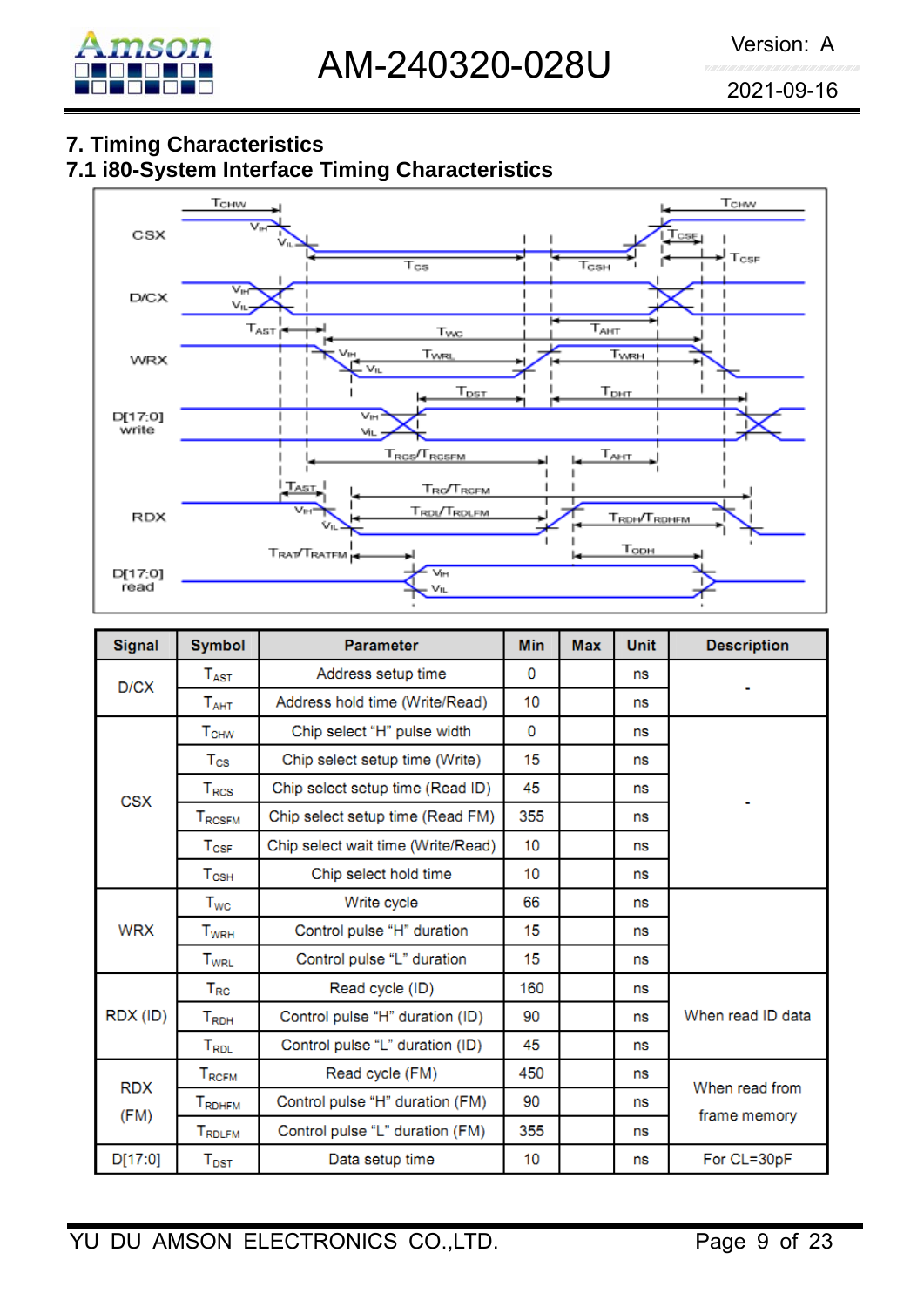

# AM-240320-028U Version: A

2021-09-16

| I DHT         | Data hold time        | 10 |     | ns |  |
|---------------|-----------------------|----|-----|----|--|
| <b>RAT</b>    | Read access time (ID) |    | 40  | ns |  |
| <b>ERATEM</b> | Read access time (FM) |    | 340 | ns |  |
| ODH           | Output disable time   | 20 | 80  | ns |  |

## **7.2 Serial Interface Characteristics (3-line serial):**



| <b>Signal</b> | <b>Symbol</b>                        | <b>Parameter</b>               | <b>Min</b> | <b>Max</b> | <b>Unit</b> | <b>Description</b>  |
|---------------|--------------------------------------|--------------------------------|------------|------------|-------------|---------------------|
|               | $\mathsf{T}_{\textsf{CSS}}$          | Chip select setup time (write) | 15         |            | ns          |                     |
|               | $T_{\scriptscriptstyle{\text{CSH}}}$ | Chip select hold time (write)  | 15         |            | ns          |                     |
| <b>CSX</b>    | T <sub>CSS</sub>                     | Chip select setup time (read)  | 60         |            | ns          |                     |
|               | $\mathsf{T}_{\text{SCC}}$            | Chip select hold time (read)   | 65         |            | ns          |                     |
|               | $\mathsf{T}_{\mathsf{CHW}}$          | Chip select "H" pulse width    | 40         |            | ns          |                     |
|               | $T_{\scriptstyle\rm SCYCW}$          | Serial clock cycle (Write)     | 66         |            | ns          |                     |
|               | $T_{\scriptstyle\text{SHW}}$         | SCL "H" pulse width (Write)    | 15         |            | ns          |                     |
| <b>SCL</b>    | ${\sf T}_{\sf SLW}$                  | SCL "L" pulse width (Write)    | 15         |            | ns          |                     |
|               | $T_{\scriptstyle\text{SCYCR}}$       | Serial clock cycle (Read)      | 150        |            | ns          |                     |
|               | ${\tt T_{SHR}}$                      | SCL "H" pulse width (Read)     | 60         |            | ns          |                     |
|               | ${\sf T}_{\sf SLR}$                  | SCL "L" pulse width (Read)     | 60         |            | ns          |                     |
| <b>SDA</b>    | $T_{\scriptstyle\text{SDS}}$         | Data setup time                | 10         |            | ns          |                     |
| (DIN)         | $\mathsf{T}_{\mathsf{SDH}}$          | Data hold time                 | 10         |            | ns          |                     |
| <b>DOUT</b>   | $\mathsf{T}_{\mathsf{ACC}}$          | Access time                    | 10         | 50         | ns          | For maximum CL=30pF |
|               | $\mathsf{T}_{\mathsf{OH}}$           | Output disable time            | 15         | 50         | ns          | For minimum CL=8pF  |

VDDI=1.65 to 3.3V, VDD=2.4 to 3.3V, AGND=DGND=0V, Ta=-30 to 70 ℃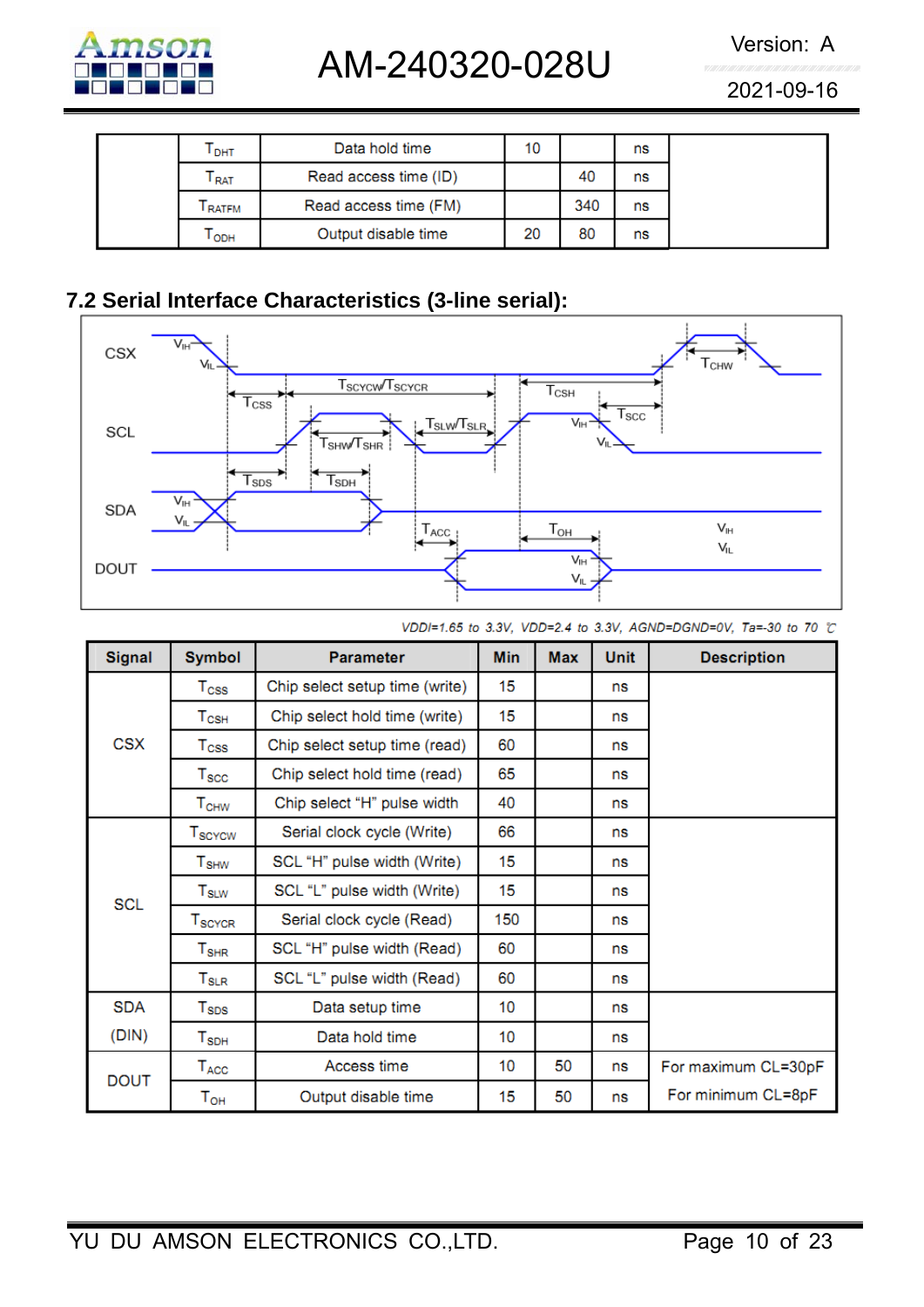

## **7.3 Serial Interface Characteristics (4-line serial):**



VDDI=1.65 to 3.3V, VDD=2.4 to 3.3V, AGND=DGND=0V, Ta=-30 to 70 ℃

| <b>Signal</b> | <b>Symbol</b>                                       | <b>Parameter</b>               |    | <b>MAX</b> | <b>Unit</b> | <b>Description</b>           |
|---------------|-----------------------------------------------------|--------------------------------|----|------------|-------------|------------------------------|
|               | $\mathsf{T}_{\textsf{CSS}}$                         | Chip select setup time (write) | 15 |            | ns          |                              |
|               | Chip select hold time (write)<br>$\mathsf{T_{CSH}}$ |                                | 15 |            | ns          |                              |
| <b>CSX</b>    | $T_{\rm CSS}$                                       | Chip select setup time (read)  | 60 |            | ns          |                              |
|               | $T_{\rm SCC}$                                       | Chip select hold time (read)   | 65 |            | ns          |                              |
|               | ${\tt T_{CHW}}$                                     | Chip select "H" pulse width    | 40 |            | ns          |                              |
|               | T <sub>SCYCW</sub>                                  | Serial clock cycle (Write)     | 66 |            | ns          |                              |
|               | <b>T</b> <sub>SHW</sub>                             | SCL "H" pulse width (Write)    |    |            | ns          | -write command & data<br>ram |
| <b>SCL</b>    | $T_{\scriptstyle\text{SLW}}$                        | SCL "L" pulse width (Write)    | 15 |            | ns          |                              |
|               | T <sub>SCYCR</sub>                                  | Serial clock cycle (Read)      |    |            | ns          | -read command & data         |
|               | ${\tt T_{SHR}}$                                     | SCL "H" pulse width (Read)     |    |            | ns          | ram                          |
|               | ${\sf T}_{\sf SLR}$                                 | SCL "L" pulse width (Read)     | 60 |            | ns          |                              |
| D/CX          | T <sub>DCS</sub>                                    | D/CX setup time                |    |            | ns          |                              |
|               | $T_{DCH}$                                           | D/CX hold time                 | 10 |            | ns          |                              |
| <b>SDA</b>    | $T_{\texttt{SDS}}$                                  | Data setup time                | 10 |            | ns          |                              |
| (DIN)         | ${\tt T}_{\sf SDH}$                                 | Data hold time                 | 10 |            | ns          |                              |
| <b>DOUT</b>   | T <sub>ACC</sub>                                    | Access time                    | 10 | 50         | ns          | For maximum CL=30pF          |
|               | Тон                                                 | Output disable time            | 15 | 50         | ns          | For minimum CL=8pF           |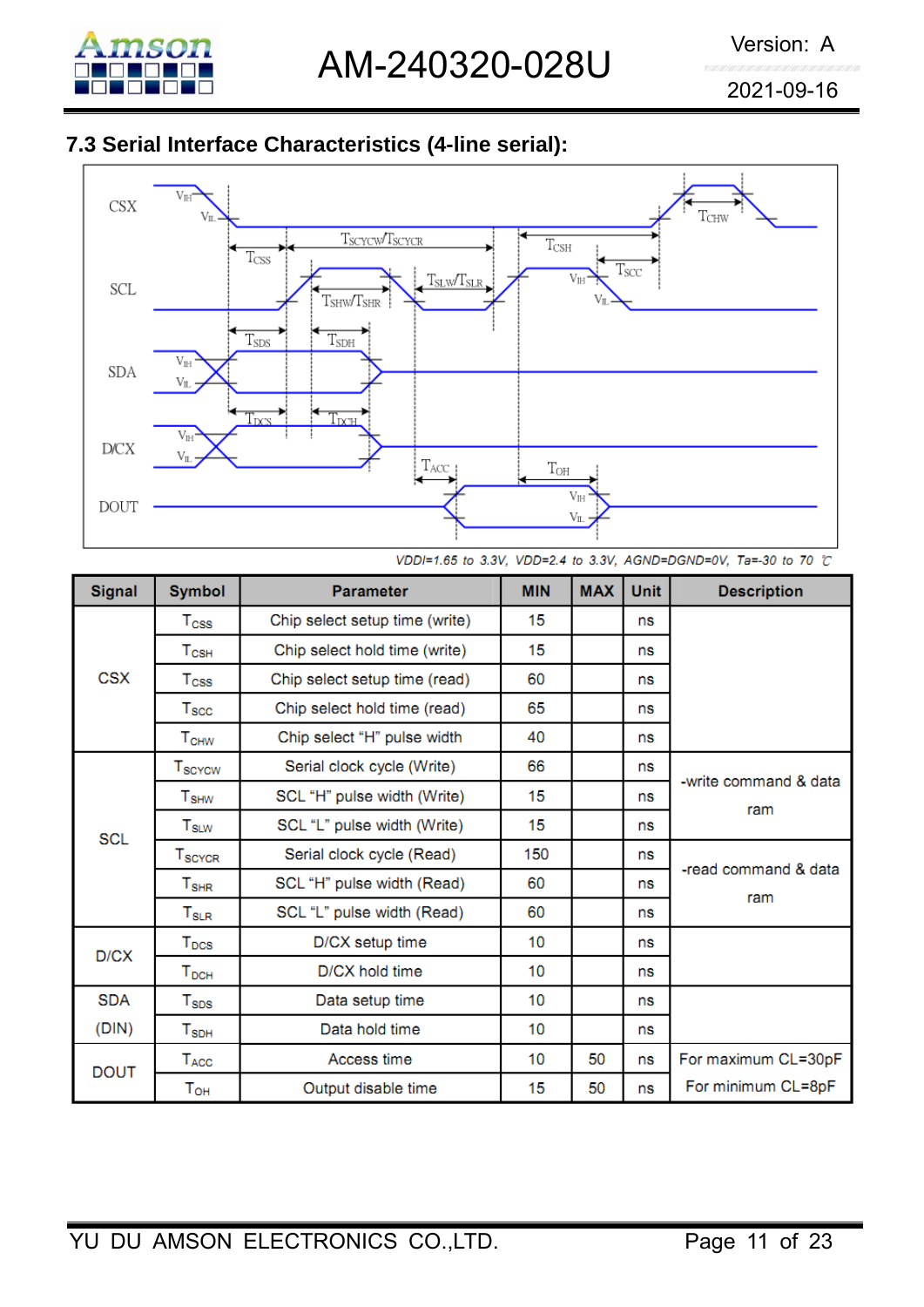

## **7.4 RGB Interface Characteristics:**



VDDI=1.65 to 3.3V, VDD=2.4 to 3.3V, AGND=DGND=0V, Ta=-30 ~ 70 °C

| <b>Signal</b>          | <b>Symbol</b>                  | <b>Parameter</b>                    | <b>MIN</b> | <b>MAX</b>     | <b>Unit</b> | <b>Description</b> |
|------------------------|--------------------------------|-------------------------------------|------------|----------------|-------------|--------------------|
| HSYNC,<br><b>VSYNC</b> | <b>T</b> <sub>SYNCS</sub>      | VSYNC, HSYNC Setup Time             |            | ۰              | ns          |                    |
| <b>ENABLE</b>          | $\mathsf{T}_\mathsf{ENS}$      | <b>Enable Setup Time</b>            | 25         | ۰              | ns          |                    |
|                        | $T_{ENH}$                      | Enable Hold Time                    | 25         | $\blacksquare$ | ns          |                    |
|                        | <b>PWDH</b>                    | DOTCLK High-level Pulse Width       | 60         | ٠              | ns          |                    |
| <b>DOTCLK</b>          | <b>PWDL</b>                    | <b>DOTCLK Low-level Pulse Width</b> | 60         | ۰              | ns          |                    |
|                        | T <sub>CYCD</sub>              | <b>DOTCLK Cycle Time</b>            | 120        | ۰              | ns          |                    |
|                        | Trghr, Trghf                   | <b>DOTCLK Rise/Fall time</b>        | ٠          | 20             | ns          |                    |
| DB                     | $\mathsf{T}_\mathsf{PDS}$      | PD Data Setup Time                  | 50         | ۰              | ns          |                    |
|                        | $\mathsf{\Gamma}_\mathsf{PDH}$ | PD Data Hold Time                   | 50         | ۰              | ns          |                    |

Table 7 18/16 Bits RGB Interface Timing Characteristics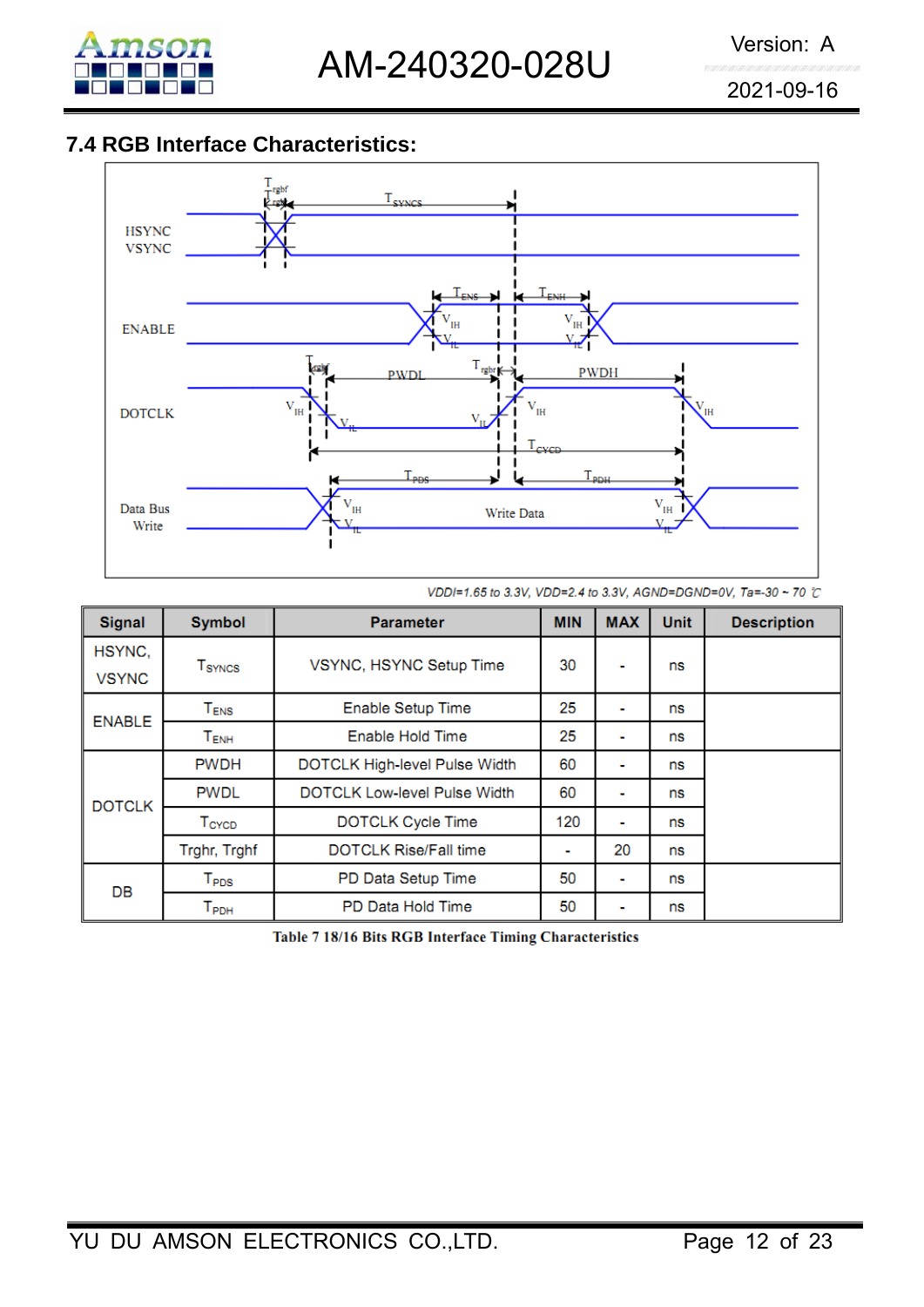

## **7.5 Reset Timing Characteristics**



- Note 1: The reset cancel includes also required time for loading ID bytes, VCOM setting and other settings from NV memory to registers. This loading is done every time when there is HW reset cancel time (tRT) within 5 ms after a rising edge of RESX.
- Note 2: Spike due to an electrostatic discharge on RESX line does not cause irregular system reset according to the table below: -

| <b>RESX Pulse</b>    | Action         |
|----------------------|----------------|
| Shorter than 5us     | Reset Rejected |
| Longer than 10us     | Reset          |
| Between 5us and 10us | Reset starts   |

- Note 3: During the Resetting period, the display will be blanked (The display is entering blanking sequence, which maximum time is 120 ms, when Reset Starts in Sleep Out -mode. The display remains the blank state in Sleep In -mode.) And then return to Default condition for Hardware Reset.
- Note 4: Spike Rejection also applies during a valid reset pulse as shown below:



Note 5: When Reset applied during Sleep In Mode.

- Note 6: When Reset applied during Sleep Out Mode.
- Note 7: It is necessary to wait 5msec after releasing RESX before sending commands. Also Sleep Out command cannot be sent for 120msec.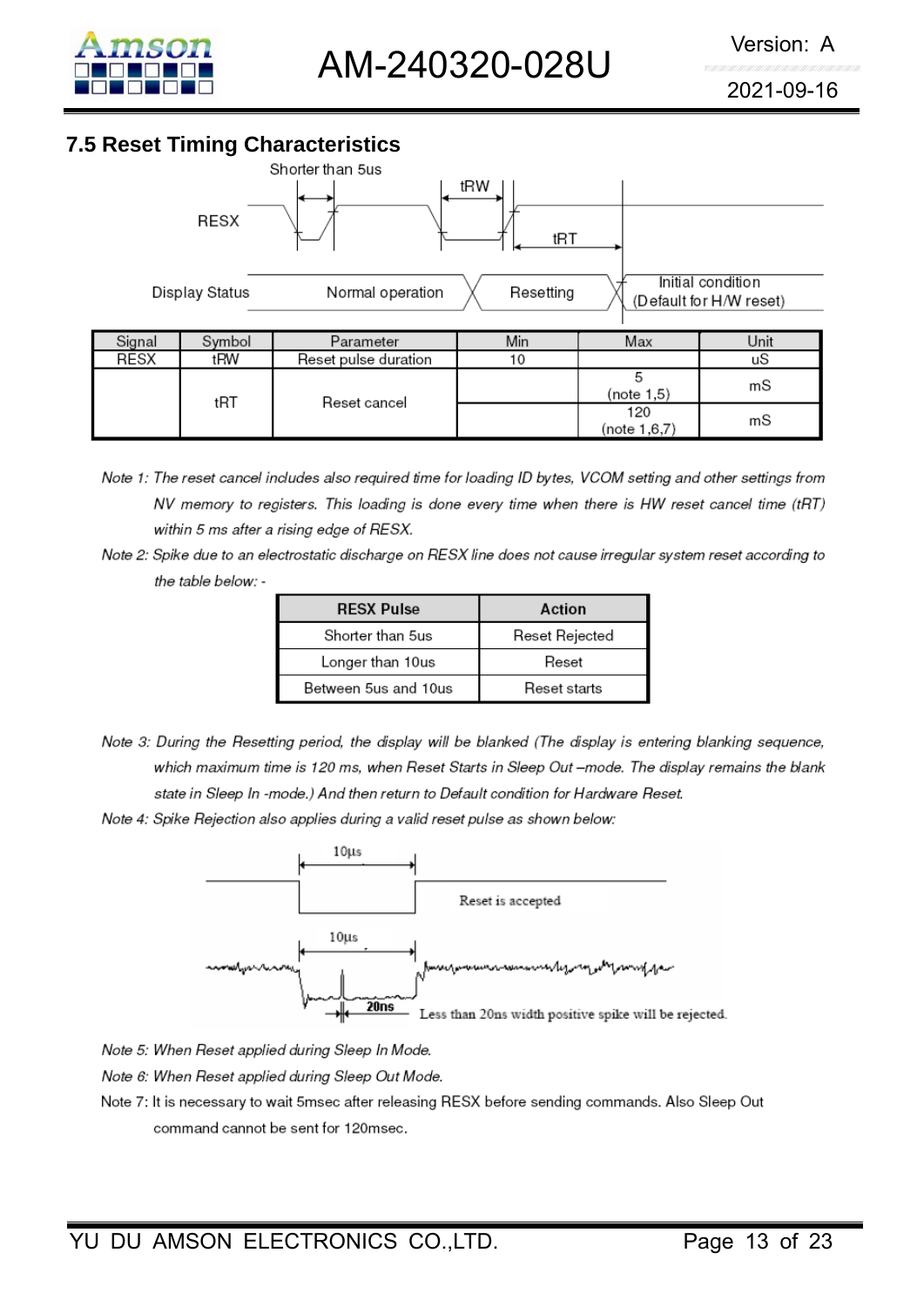

## **8. Backlight Characteristics**



| <b>Item</b>                   | <b>Symbol</b> | <b>MIN</b> | <b>TYP</b> | <b>MAX</b> | <b>UNIT</b>       | <b>Test Condition</b> |
|-------------------------------|---------------|------------|------------|------------|-------------------|-----------------------|
| Supply Voltage                | Vf            | 2.9        | 3.2        | 3.5        | V                 | $If=80mA$             |
| Supply Current                | lf            | -          | 80         |            | mA                | -                     |
| Luminous Intensity<br>for LCM |               | 200        | 250        |            | cd/m <sup>2</sup> | $If=80mA$             |
| Uniformity for LCM            |               | 75         | 80         | -          | $\frac{0}{0}$     | $If=80mA$             |
| Life Time                     |               | 20000      |            | -          | Hr                | $If=80mA$             |
| <b>Backlight Color</b>        | White         |            |            |            |                   |                       |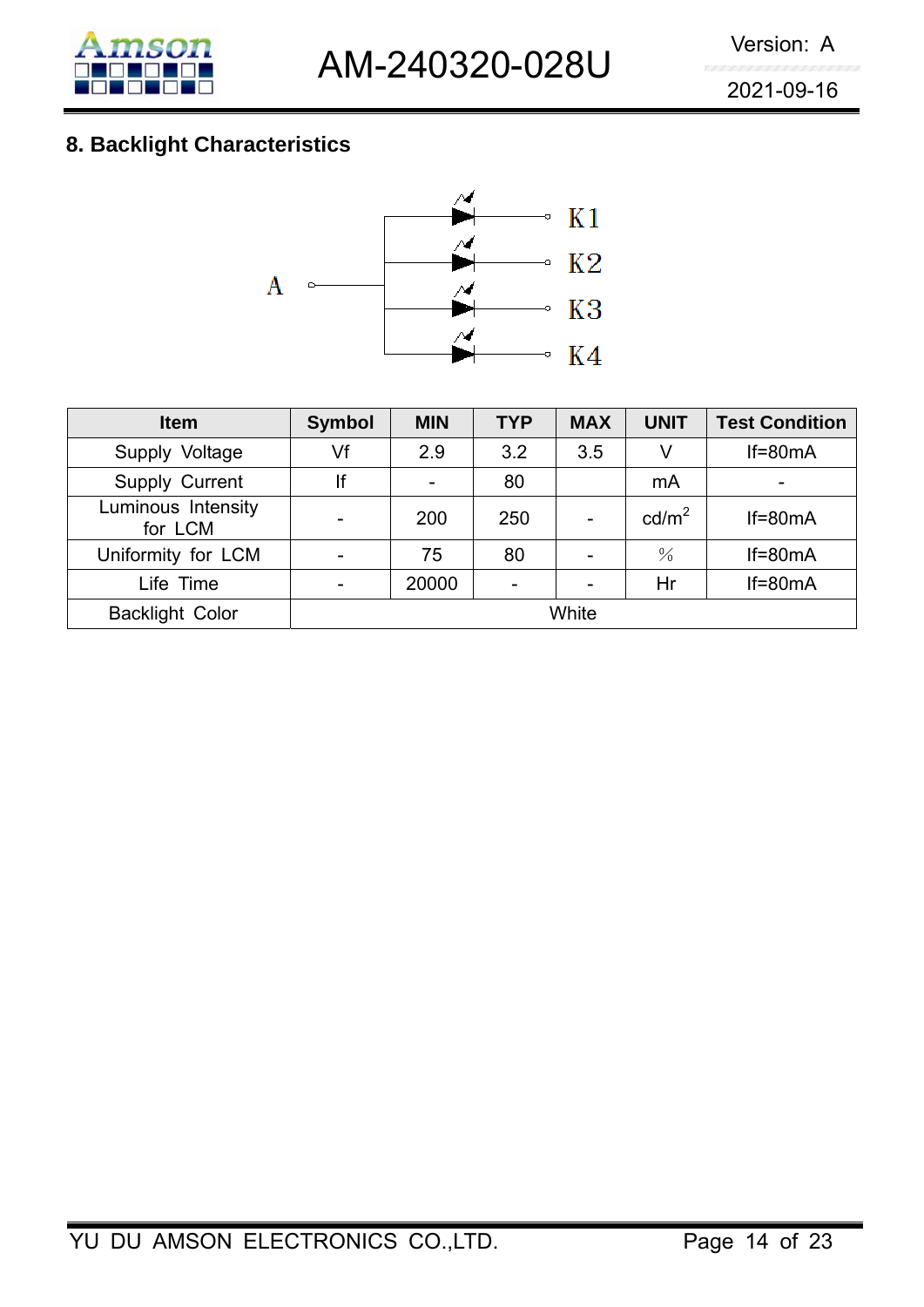

#### **9. Optical Characteristics**

| Item                      | Conditions       |                   | Min.                     | Typ. | Max.    | Unit                     | <b>Note</b>   |  |
|---------------------------|------------------|-------------------|--------------------------|------|---------|--------------------------|---------------|--|
|                           | Horizontal       | θL                |                          | 45   |         |                          |               |  |
| <b>Viewing Angle</b>      |                  | $\theta$ R        | $\overline{\phantom{0}}$ | 45   | -       |                          |               |  |
| (CR>10)                   | Vertical         | $\theta$ T        |                          | 50   |         | degree                   | (1), (2), (6) |  |
|                           |                  | θв                | -                        | 20   |         |                          |               |  |
| <b>Contrast Ratio</b>     | Center           |                   |                          | 500  |         | $\overline{\phantom{0}}$ | (1), (3), (6) |  |
| Response Time             | Rising + Falling |                   |                          | 16   |         | ms                       | (1), (4), (6) |  |
|                           | Red x            |                   |                          | 0.60 |         |                          |               |  |
|                           | Red y<br>Green x |                   |                          | 0.34 |         |                          |               |  |
|                           |                  |                   |                          | 0.29 |         |                          |               |  |
| <b>CF Color</b>           | Green y          |                   |                          | 0.57 |         |                          |               |  |
| Chromaticity<br>(CIE1931) | Blue x           | Blue y<br>White x |                          | 0.13 | Typ.    |                          | (1), (6)      |  |
|                           |                  |                   |                          | 0.06 | $+0.05$ |                          |               |  |
|                           |                  |                   |                          | 0.25 |         |                          |               |  |
|                           | White y          |                   |                          | 0.26 |         |                          |               |  |
| <b>NTSC</b>               | <b>CIE1931</b>   |                   |                          | 55.3 |         | $\%$                     | (1), (6)      |  |

Note (1) Measurement Setup: The LCD module should be stabilized at given temp. 25°C for 15 minutes to avoid abrupt temperature change during measuring. In order to stabilize the luminance, the measurement should be executed after lighting backlight for 15 minutes in a windless room.

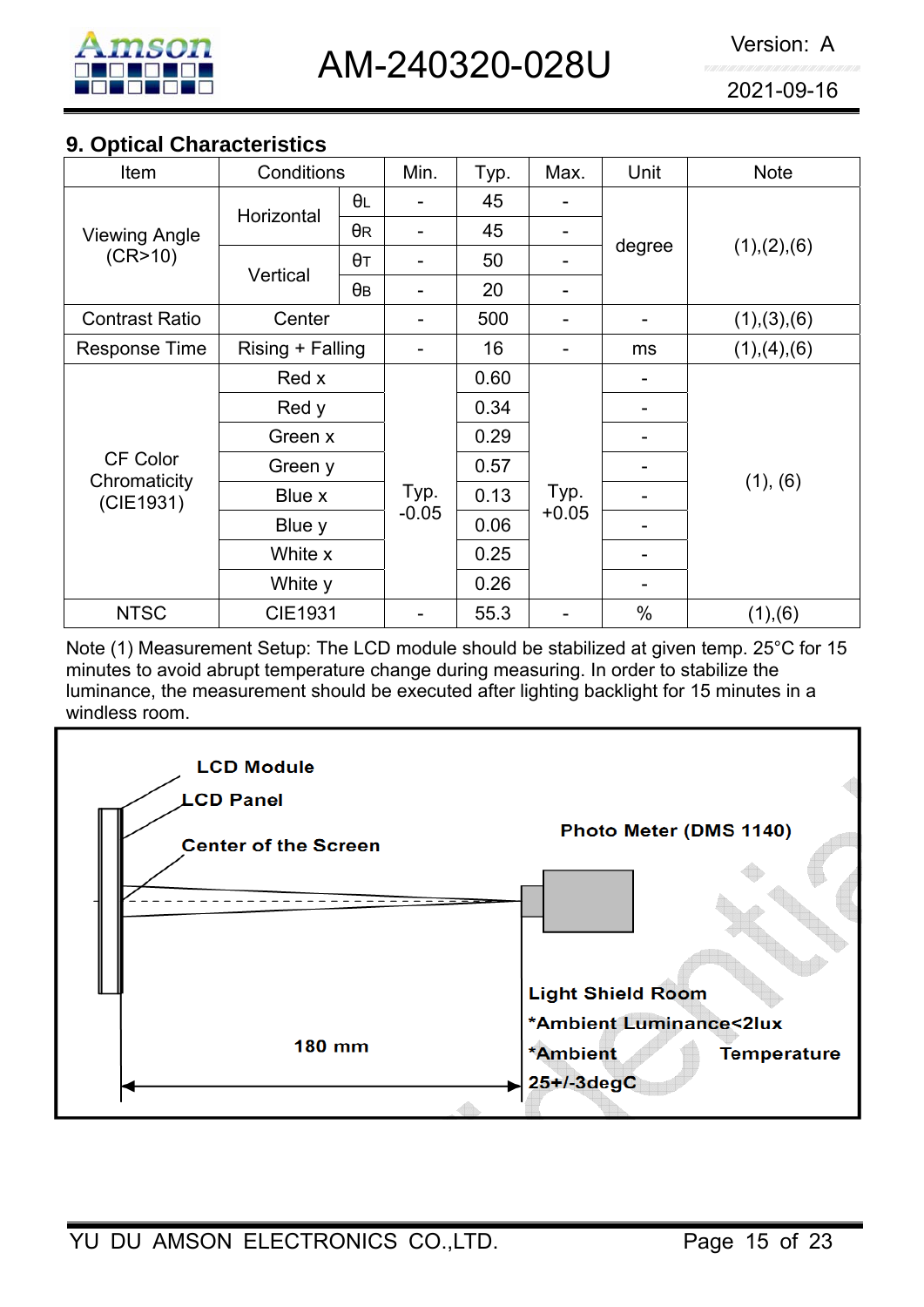

#### Note (2) Definition of Viewing Angle



Note (3) Definition of Contrast Ratio (CR)

The contrast ratio can be calculated by the following expression

Contrast Ratio (CR) = L63 / L0

L63: Luminance of gray level 63, L0: Luminance of gray level 0

Note (4) Definition of response time



Note (5) Definition of Transmittance (Module is without signal input) Transmittance = Center Luminance of LCD / Center Luminance of Back Light x 100%

Note (6) Definition of color chromaticity (CIE1931) Color coordinates measured at the center point of LCD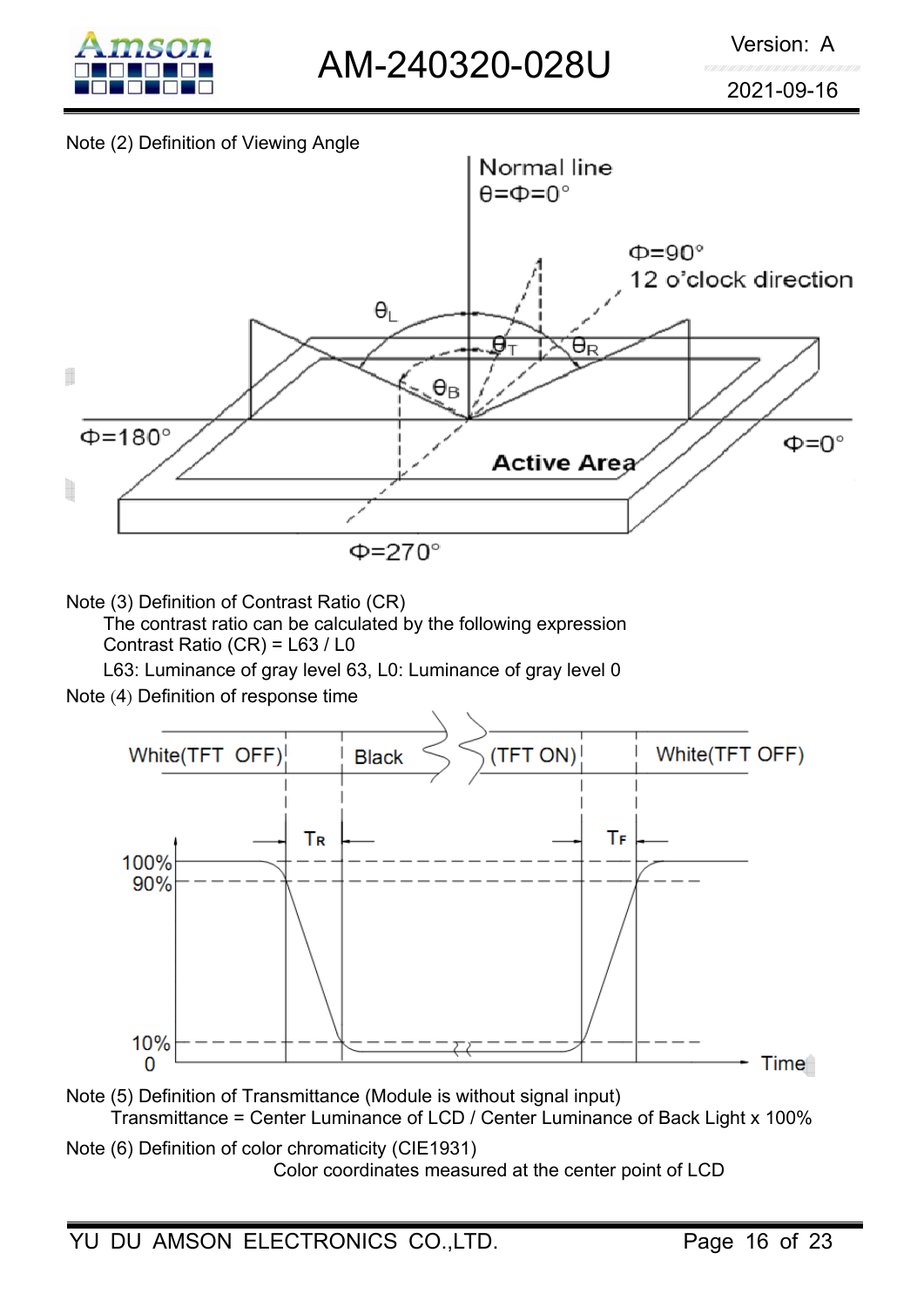

## **10. Reliability Test Conditions and Methods**

| NO. | <b>TEST ITEMS</b>                    | <b>TEST CONDITION</b>                                                                                                                        | <b>INSPECTION AFTER</b><br><b>TEST</b>                                                                                                              |
|-----|--------------------------------------|----------------------------------------------------------------------------------------------------------------------------------------------|-----------------------------------------------------------------------------------------------------------------------------------------------------|
|     | <b>High Temperature</b><br>Storage   | 80°C±2°C×96Hours                                                                                                                             |                                                                                                                                                     |
|     | Low Temperature<br>Storage           | -30°C±2°C×96Hours                                                                                                                            |                                                                                                                                                     |
|     | <b>High Temperature</b><br>Operating | 70°C±2°C×96Hours                                                                                                                             |                                                                                                                                                     |
|     | Low Temperature<br>Operating         | -20°C±2°C×96Hours                                                                                                                            | Inspection after 2~4hours<br>storage at room<br>temperature, the samples                                                                            |
|     | Temperature<br>Cycle(Storage)        | $-20^{\circ}C \iff 25^{\circ}C \iff$<br>$70^{\circ}$ C<br>(30min)<br>(5min)<br>(30min)<br>1cycle<br>Total 10cycle                            | should be free from<br>defects:<br>1, Air bubble in the LCD.<br>2, Seal leak.<br>3, Non-display.<br>4, Missing segments.                            |
|     | Damp Proof<br>Test (Storage)         | 50°C±5°C×90%RH×120Hours                                                                                                                      | 5, Glass crack.<br>6, Current IDD is twice                                                                                                          |
|     | <b>Vibration Test</b>                | Frequency:10Hz~55Hz~10Hz<br>Amplitude: 1.5MM<br>X, Y, Z direction for total 3hours<br>(packing condition test will be<br>tested by a carton) | higher than initial value.<br>7, The surface shall be free<br>from damage.<br>8. The electric<br>characteristic requirements<br>shall be satisfied. |
|     | <b>Drooping Test</b>                 | Drop to the ground from 1M height<br>one time<br>every side of carton.<br>(packing condition test will be<br>tested by a carton)             |                                                                                                                                                     |
|     | <b>ESD Test</b>                      | Voltage:±8KV,R:330Ω,C:150PF,Air<br>Mode, 10times                                                                                             |                                                                                                                                                     |

REMARK:

1, The Test samples should be applied to only one test item.

2, Sample side for each test item is 5~10pcs.

3,For Damp Proof Test, Pure water(Resistance>10MΩ)should be used.

4,In case of malfunction defect caused by ESD damage, if it would be recovered to normal state after resetting, it would be judge as a good part.

5, EL evaluation should be accepted from reliability test with humidity and temperature: Some defects such as black spot/blemish can happen by natural chemical reaction with humidity and Fluorescence EL has.

6, Failure Judgment Criterion: Basic Specification Electrical Characteristic, Mechanical Characteristic, Optical Characteristic.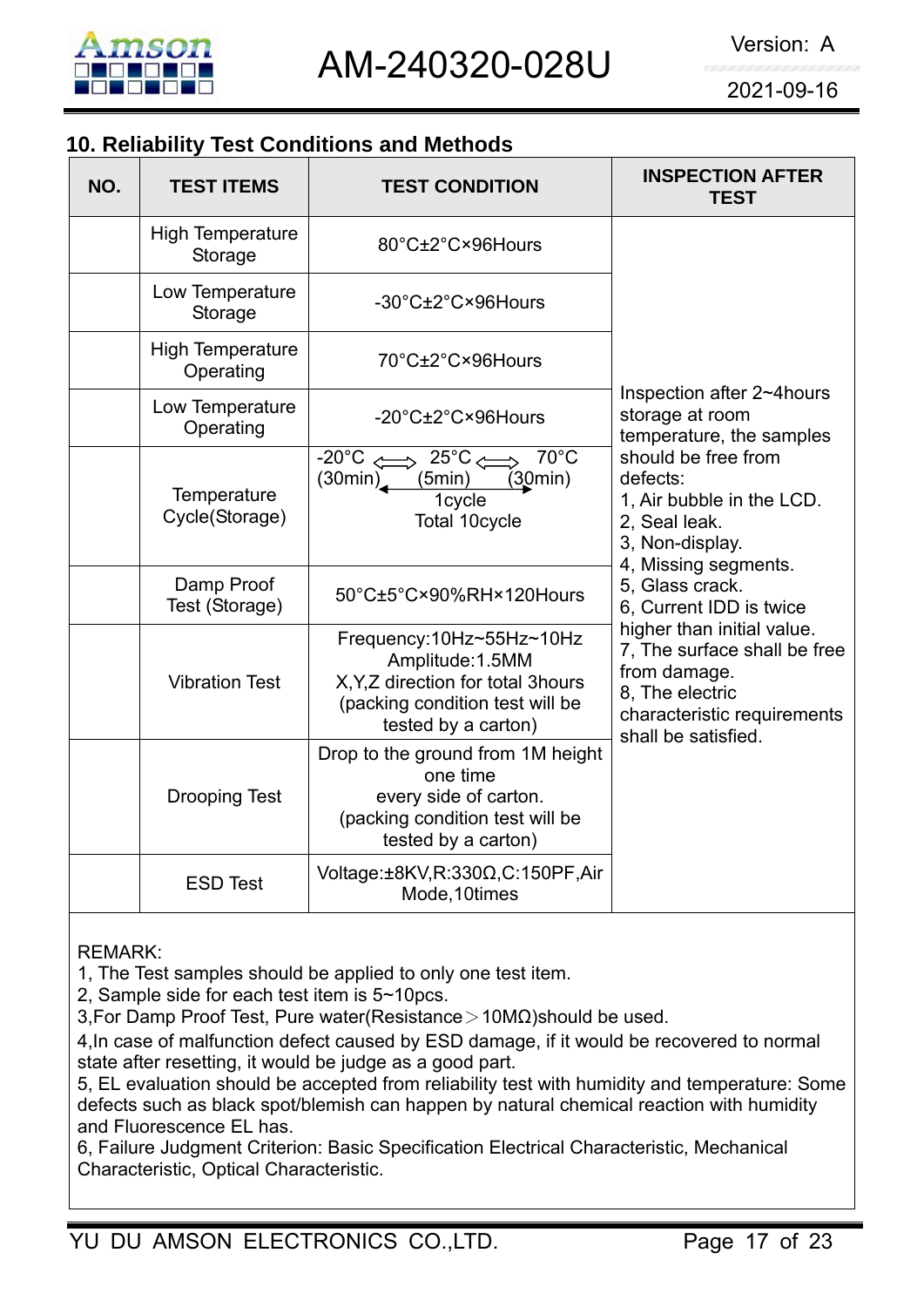AM-240320-028U Version: A



2021-09-16

#### **11. Inspection Standard**

#### 111 QUALITY  $\cdot$

THE QUALITY OF GOODS SUPPLIED TO PURCHASER SHALL COME UP TO THE FOLLOWING STANDARD. 11.1.1. THE METHOD OF PRESERVING GOODS

AFTER DELIVERY OF GOODS FROM AMSON TO PURCHASER, PURCHASER SHALL CONTROL THE LCM AT -10 °C TO 40 °C .AND IT MIGHT BE DESIRABLE TO KEEP AT THE NORMAL ROOM TEMPERATURE AND HUMIDITY UNTIL INCOMING INSPECTION OR THROWING INTO PROCESS LINE.

#### 11.1.2. INCOMING INSPECTION

(A) THE METHOD OF INSPECTION

IF PURCHASER MAKE AN INCOMING INSPECTION, A SAMPLING PLAN SHALL BE APPLIED ON THE CONDITION THAT QUALITY OF ONE DELIVERY SHALL BE REGARDED AS ONE LOT.

(B) THE STANDARD OF QUALITY

ISO-2859-1 (SAME AS MIL-STD-105E), LEVEL II SINGLE PLAN.

| CLASS        | AQL(%     |
|--------------|-----------|
| CRITICAL     | 0.4 %     |
| MAJOR        | $0.65$ %  |
| <b>MINOR</b> | $1.5 \t%$ |
| TOTAL        | 15 %      |
|              |           |

EVERY ITEM SHALL BE INSPECTED ACCORDING TO THE CLASS.

(C) MEASURE

IF AS THE RESULT OF ABOVE RECEIVING INSPECTION, A LOT OUT IS DISCOVERED. PURCHASER SHALL BE INFORM SELLER OF IT WITHIN SEVEN DAYS. BUT FIRST SHIPMENT WITHIN FOURTEEN DAYS.

#### 11.1.3. WARRANTY POLICY

AMSON WILL PROVIDE ONE-YEAR WARRANTY FOR THE PRODUCTS ONLY IF UNDER SPECIFICATION OPERATING CONDITIONS. AMSON WILL REPLACE NEW PRODUCTS FOR THESE DEFECT PRODUCTS WHICH UNDER WARRANTY PERIOD AND BELONG TO THE RESPONSIBILITY OF AMSON.

- 11.2. CHECKING CONDITION
- 11.2.1. CHECKING DIRECTION SHALL BE IN THE 45 DEGREE AREA TO FACE THE SAMPLE.
- 11.2.2. CHECKER SHALL SEE OVER 300±25 mm. WITH BARE EYES FAR FROM SAMPLE AND USING 2 PCS. OF 20W FLUORESCENT LAMP.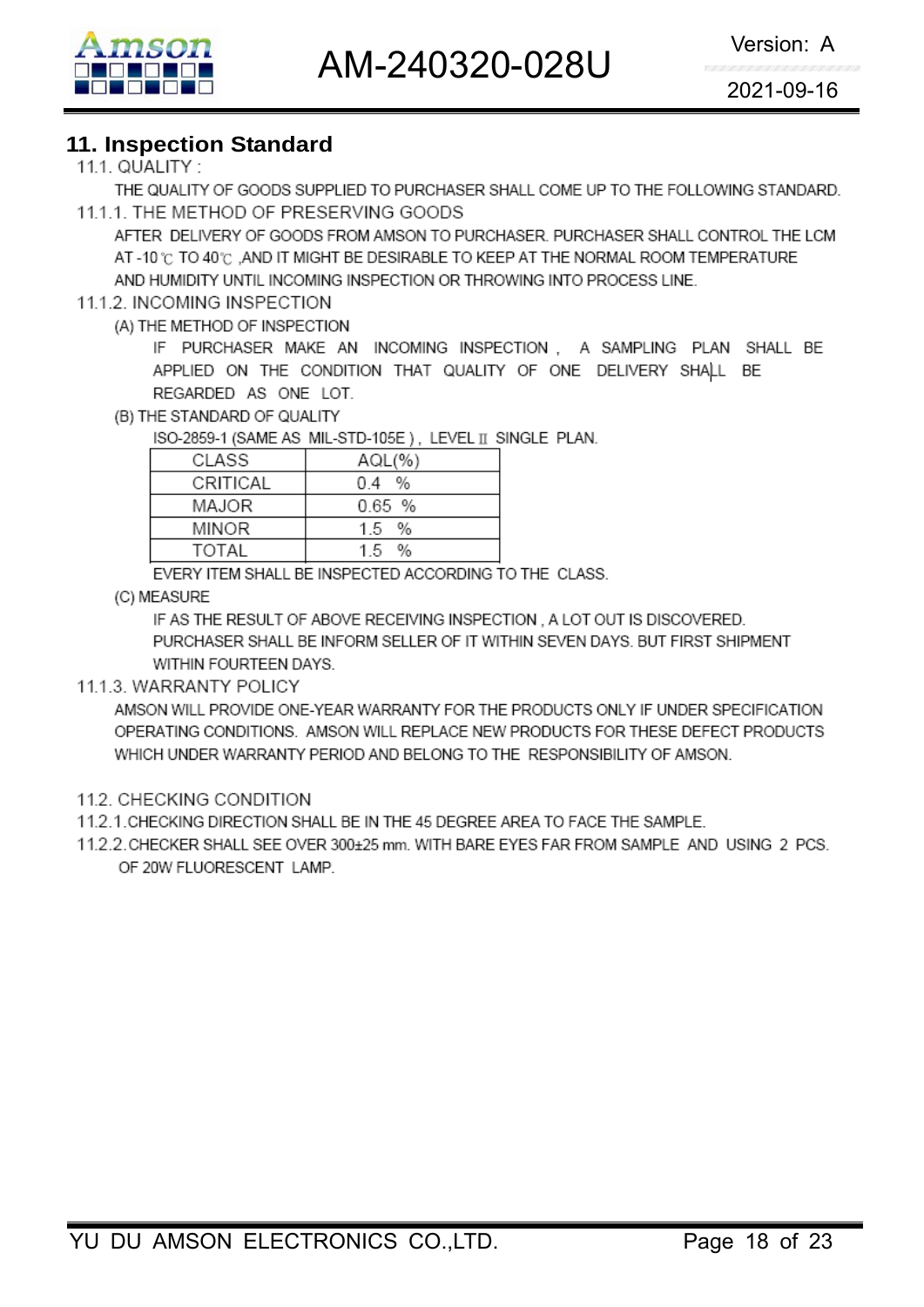

#### 11.3. INSPECTION PLAN:

| CLASS      | ITEM                               | <b>JUDGEMENT</b>                                                         | CLASS    |
|------------|------------------------------------|--------------------------------------------------------------------------|----------|
| IPACKING & | 1. OUTSIDE AND INSIDE PACKAGE      | "MODEL NO.", "LOT NO." AND "QUANTITY"<br>SHOULD INDICATE ON THE PACKAGE. | Minor    |
| INDICATE   | 2. MODEL MIXED AND QUANTITY        | OTHER MODEL MIXEDREJECTED                                                | Critical |
|            |                                    | QUANTITY SHORT OR OVERREJECTED                                           |          |
|            | 3. PRODUCT INDICATION              | "MODEL NO." SHOULD INDICATE ON                                           | Major    |
|            |                                    | THE PRODUCT                                                              |          |
|            | 4. DIMENSION,                      | ACCORDING TO SPECIFICATION OR                                            |          |
| ASSEMBLY   | LCD GLASS SCRATCH                  | DRAWING.                                                                 | Major    |
|            | AND SCRIBE DEFECT.                 |                                                                          |          |
|            | 5. VIEWING AREA                    | POLARIZER EDGE OR LCD'S SEALING LINE                                     | Minor    |
|            |                                    | IS VISABLE IN THE VIEWING AREA                                           |          |
|            |                                    | REJECTED                                                                 |          |
|            | 6. BLEMISH - BLACK SPOT -          | ACCORDING TO STANDARD OF VISUAL                                          | Minor    |
|            | WHITE SPOT IN THE LCD              | INSPECTION(INSIDE VIEWING AREA)                                          |          |
|            | AND LCD GLASS CRACKS               |                                                                          |          |
|            | l7. BLEMISH ⋅ BLACK SPOT.          | ACCORDING TO STANDARD OF VISUAL                                          | Minor    |
| APPEARANCE | WHITE SPOT AND SCRATCH             | INSPECTION(INSIDE VIEWING AREA)                                          |          |
|            | ON THE POLARIZER                   |                                                                          |          |
|            | 8. BUBBLE IN POLARIZER             | ACCORDING TO STANDARD OF VISUAL                                          | Minor    |
|            |                                    | INSPECTION(INSIDE VIEWING AREA)                                          |          |
|            | 9. LCD'S RAINBOW COLOR             | STRONG DEVIATION COLOR ( OR NEWTON)                                      |          |
|            |                                    | RING) OF LCDREJECTED.                                                    | Minor    |
|            |                                    | OR ACCORDING TO LIMITED SAMPLE                                           |          |
|            |                                    | ( IF NEEDED, AND INSIDE VIEWING AREA )                                   |          |
|            | 10. ELECTRICAL AND OPTICAL         | ACCORDING TO SPECIFICATION OR                                            | Critical |
|            | CHARACTERISTICS                    | DRAWING. (INSIDE VIEWING AREA)                                           |          |
|            | (CONTRAST-VOP-                     |                                                                          |          |
|            | CHROMATICITY  ETC )                |                                                                          |          |
| ELECTRICAL | <b>11.MISSING LINE</b>             | IMISSING DOT←LINE→ CHARACTER-                                            | Critical |
|            |                                    | REJECTED                                                                 |          |
|            | 12.SHORT CIRCUIT-                  | INO DISPLAY - WRONG PATTERN                                              | Critical |
|            | WRONG PATTERN DISPLAY              | DISPLAY · CURRENT CONSUMPTION                                            |          |
|            |                                    | OUT OF SPECIFICATION REJECTED                                            |          |
|            | 13. DOT DEFECT (FOR COLOR AND TFT) | ACCORDING TO STANDARD OF VISUAL                                          | Minor    |
|            |                                    | INSPECTION                                                               |          |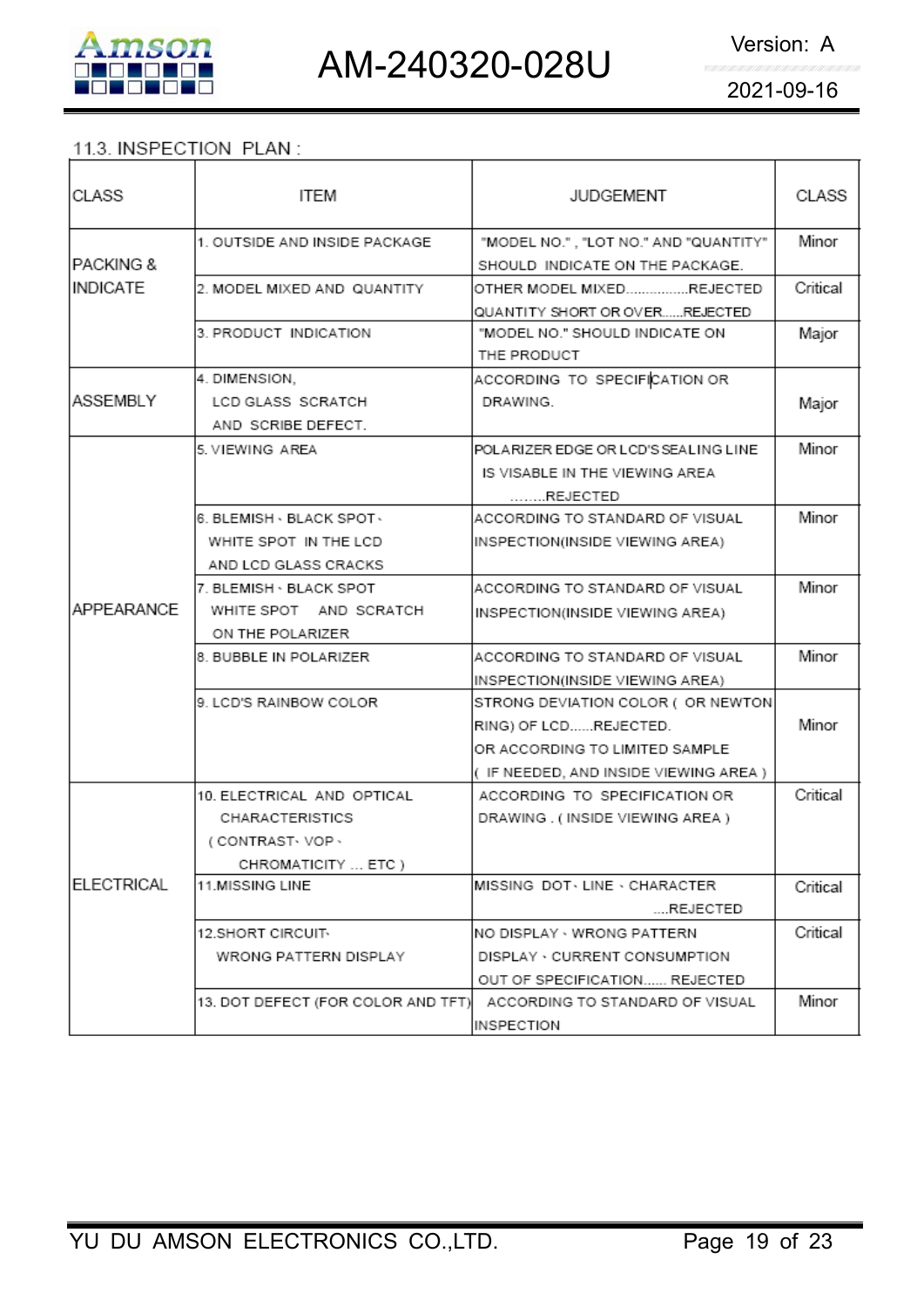

## 11.4. STANDARD OF VISUAL INSPECTION

| NO. | <b>CLASS</b>                 | <b>ITEM</b>                                            | <b>JUDGEMENT</b>                                                                                                                                                                                                                                                                                                                                                                                                                                                                                                                                                                                                                                                                           |  |  |  |  |  |
|-----|------------------------------|--------------------------------------------------------|--------------------------------------------------------------------------------------------------------------------------------------------------------------------------------------------------------------------------------------------------------------------------------------------------------------------------------------------------------------------------------------------------------------------------------------------------------------------------------------------------------------------------------------------------------------------------------------------------------------------------------------------------------------------------------------------|--|--|--|--|--|
|     |                              |                                                        | (A) ROUND TYPE:<br>unit:mm.                                                                                                                                                                                                                                                                                                                                                                                                                                                                                                                                                                                                                                                                |  |  |  |  |  |
|     |                              | <b>BLACK AND WHITE SPOT</b><br><b>FOREIGN MATERIEL</b> | DIAMETER (mm.)<br>ACCEPTABLE Q'TY                                                                                                                                                                                                                                                                                                                                                                                                                                                                                                                                                                                                                                                          |  |  |  |  |  |
|     |                              |                                                        | Φ<br>$\leq$ 0.1<br><b>DISREGARD</b>                                                                                                                                                                                                                                                                                                                                                                                                                                                                                                                                                                                                                                                        |  |  |  |  |  |
|     |                              |                                                        | $0.1 < \Phi$<br>$\leq 0.25$<br>3 (Distance>5mm)                                                                                                                                                                                                                                                                                                                                                                                                                                                                                                                                                                                                                                            |  |  |  |  |  |
|     |                              |                                                        | $0.25 < \Phi$<br>0                                                                                                                                                                                                                                                                                                                                                                                                                                                                                                                                                                                                                                                                         |  |  |  |  |  |
|     | 11.4.1 MINOR                 | <b>DUST IN THE CELL</b>                                | NOTE: Φ=(LENGTH+WIDTH)/2                                                                                                                                                                                                                                                                                                                                                                                                                                                                                                                                                                                                                                                                   |  |  |  |  |  |
|     |                              | <b>BLEMISH</b>                                         | (B) LINEAR TYPE:<br>unit : mm.                                                                                                                                                                                                                                                                                                                                                                                                                                                                                                                                                                                                                                                             |  |  |  |  |  |
|     |                              | <b>SCRATCH</b>                                         | LENGTH<br>ACCEPTABLE Q'TY<br><b>WIDTH</b>                                                                                                                                                                                                                                                                                                                                                                                                                                                                                                                                                                                                                                                  |  |  |  |  |  |
|     |                              |                                                        | $\leq 0.03$<br><b>DISREGARD</b><br>W                                                                                                                                                                                                                                                                                                                                                                                                                                                                                                                                                                                                                                                       |  |  |  |  |  |
|     |                              |                                                        | 0.03 <br>$\leq 0.07$<br>$\mathsf{L} \leq 5.0$<br>W<br>3 (Distance>5mm)                                                                                                                                                                                                                                                                                                                                                                                                                                                                                                                                                                                                                     |  |  |  |  |  |
|     |                              |                                                        |                                                                                                                                                                                                                                                                                                                                                                                                                                                                                                                                                                                                                                                                                            |  |  |  |  |  |
|     |                              |                                                        |                                                                                                                                                                                                                                                                                                                                                                                                                                                                                                                                                                                                                                                                                            |  |  |  |  |  |
|     |                              |                                                        |                                                                                                                                                                                                                                                                                                                                                                                                                                                                                                                                                                                                                                                                                            |  |  |  |  |  |
|     |                              |                                                        |                                                                                                                                                                                                                                                                                                                                                                                                                                                                                                                                                                                                                                                                                            |  |  |  |  |  |
|     |                              | <b>DENT ON POLARIZER</b>                               |                                                                                                                                                                                                                                                                                                                                                                                                                                                                                                                                                                                                                                                                                            |  |  |  |  |  |
|     |                              |                                                        |                                                                                                                                                                                                                                                                                                                                                                                                                                                                                                                                                                                                                                                                                            |  |  |  |  |  |
|     |                              |                                                        |                                                                                                                                                                                                                                                                                                                                                                                                                                                                                                                                                                                                                                                                                            |  |  |  |  |  |
|     |                              |                                                        |                                                                                                                                                                                                                                                                                                                                                                                                                                                                                                                                                                                                                                                                                            |  |  |  |  |  |
|     |                              |                                                        |                                                                                                                                                                                                                                                                                                                                                                                                                                                                                                                                                                                                                                                                                            |  |  |  |  |  |
|     |                              |                                                        | Items<br>ACC. Q'TY                                                                                                                                                                                                                                                                                                                                                                                                                                                                                                                                                                                                                                                                         |  |  |  |  |  |
|     |                              | Dot Defect                                             | Bright dot<br>$N \leq 4$                                                                                                                                                                                                                                                                                                                                                                                                                                                                                                                                                                                                                                                                   |  |  |  |  |  |
|     |                              |                                                        | Dark dot<br>$N \leq 4$                                                                                                                                                                                                                                                                                                                                                                                                                                                                                                                                                                                                                                                                     |  |  |  |  |  |
|     |                              |                                                        |                                                                                                                                                                                                                                                                                                                                                                                                                                                                                                                                                                                                                                                                                            |  |  |  |  |  |
|     |                              |                                                        | Pixel Define :                                                                                                                                                                                                                                                                                                                                                                                                                                                                                                                                                                                                                                                                             |  |  |  |  |  |
|     |                              |                                                        |                                                                                                                                                                                                                                                                                                                                                                                                                                                                                                                                                                                                                                                                                            |  |  |  |  |  |
|     |                              |                                                        |                                                                                                                                                                                                                                                                                                                                                                                                                                                                                                                                                                                                                                                                                            |  |  |  |  |  |
|     |                              |                                                        |                                                                                                                                                                                                                                                                                                                                                                                                                                                                                                                                                                                                                                                                                            |  |  |  |  |  |
|     |                              |                                                        |                                                                                                                                                                                                                                                                                                                                                                                                                                                                                                                                                                                                                                                                                            |  |  |  |  |  |
|     |                              |                                                        |                                                                                                                                                                                                                                                                                                                                                                                                                                                                                                                                                                                                                                                                                            |  |  |  |  |  |
|     |                              |                                                        |                                                                                                                                                                                                                                                                                                                                                                                                                                                                                                                                                                                                                                                                                            |  |  |  |  |  |
|     |                              |                                                        |                                                                                                                                                                                                                                                                                                                                                                                                                                                                                                                                                                                                                                                                                            |  |  |  |  |  |
|     |                              |                                                        |                                                                                                                                                                                                                                                                                                                                                                                                                                                                                                                                                                                                                                                                                            |  |  |  |  |  |
|     |                              |                                                        |                                                                                                                                                                                                                                                                                                                                                                                                                                                                                                                                                                                                                                                                                            |  |  |  |  |  |
|     |                              |                                                        |                                                                                                                                                                                                                                                                                                                                                                                                                                                                                                                                                                                                                                                                                            |  |  |  |  |  |
|     |                              |                                                        |                                                                                                                                                                                                                                                                                                                                                                                                                                                                                                                                                                                                                                                                                            |  |  |  |  |  |
|     |                              |                                                        |                                                                                                                                                                                                                                                                                                                                                                                                                                                                                                                                                                                                                                                                                            |  |  |  |  |  |
|     | 11.4.2 MINOR<br>11.4.3 MINOR | <b>BUBBLE IN POLARIZER</b>                             | FOLLOW ROUND TYPE<br>0.07 <<br>W<br>unit: mm.<br><b>DIAMETER</b><br>ACCEPTABLE Q'TY<br>$\leq 0.2$<br><b>DISREGARD</b><br>Φ<br>$\leq 0.5$<br>0.2 <<br>Ф<br>2 (Distance>5mm)<br>0.5 <<br>Ф<br>0<br>Pixel<br>B<br>R<br>÷<br>$\leftrightarrow$ Dot $\rightarrow$ Pot $\rightarrow$ Pot $\rightarrow$<br>Note 1: The definition of dot: The size of a defective dot over<br>1/2 of whole dot is regarded as one defective dot.<br>Note 2: Bright dot: Dots appear bright and unchanged in size<br>in which LCD panel is displaying under black pattern.<br>Note 3: Dark dot: Dots appear dark and unchanged in size in<br>which LCD panel is displaying under pure red, green<br>,blue pattern. |  |  |  |  |  |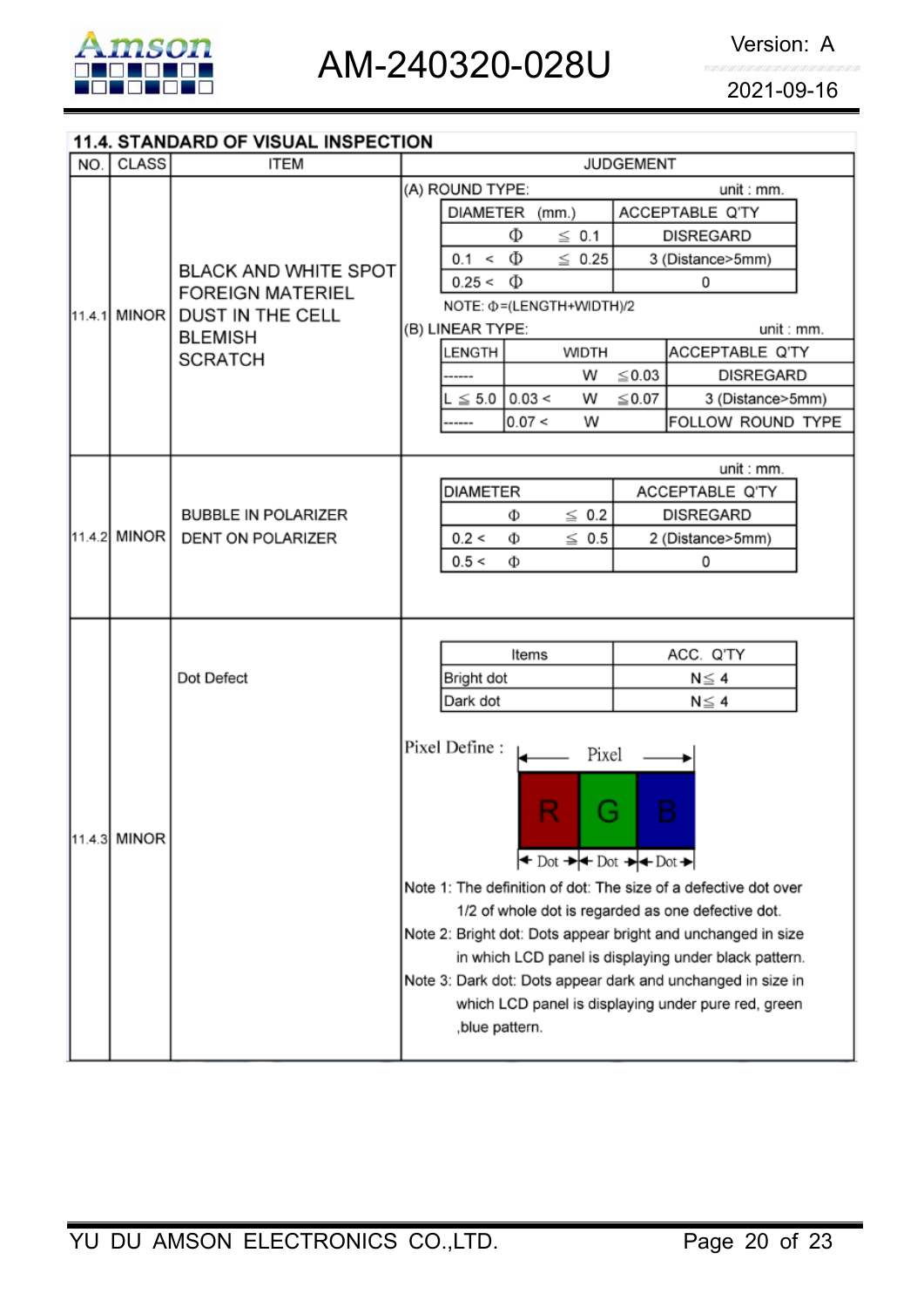

## AM-240320-028U Version: A

2021-09-16

| NO.     | <b>CLASS</b> | <b>ITEM</b>                                                          | <b>JUDGEMENT</b>                                                                                 |                                                                           |
|---------|--------------|----------------------------------------------------------------------|--------------------------------------------------------------------------------------------------|---------------------------------------------------------------------------|
| 11.4.4  | <b>MINOR</b> | <b>LCD GLASS</b><br><b>CHIPPING</b>                                  | $X^{\sim}$                                                                                       | Y > S<br>Reject                                                           |
| 11.4.5  | <b>MINOR</b> | <b>LCD GLASS</b><br><b>CHIPPING</b>                                  | S×.                                                                                              | $X$ or $Y > S$<br>Reject                                                  |
| 11.4.6  | MAJOR        | LCD GLASS<br><b>GLASS CRACK</b>                                      | Ý≥                                                                                               | Y > (1/2) T<br>Reject                                                     |
| 11.4.7  | MAJOR        | <b>LCD GLASS</b><br>SCRIBE DEFECT                                    | $\Lambda^{\frac{\kappa}{\gamma}}_{\overline{\gamma} \; \mathbf{r}-\mathbf{g} \rightarrow}$<br>₩₿ | 1. $a > L/3$ , $A > 1.5$ mm.<br>Reject<br>2. B: ACCORDING<br>TO DIMENSION |
| 11.4.8  | <b>MINOR</b> | <b>LCD GLASS</b><br><b>CHIPPING</b><br>( ON THE TERMINAL<br>AREA)    |                                                                                                  | $\Phi = (x+y)/2 > 2.5$ mm<br>Reject                                       |
| 11.4.9  | <b>MINOR</b> | <b>LCD GLASS</b><br><b>CHIPPING</b><br>( ON THE TERMINAL<br>SURFACE) | Z                                                                                                | Y > (1/3) T<br>Reject                                                     |
| 11.4.10 | <b>MINOR</b> | LCD GLASS<br><b>CHIPPING</b>                                         | $X \rightarrow$<br>Z                                                                             | Y > T<br>Reject                                                           |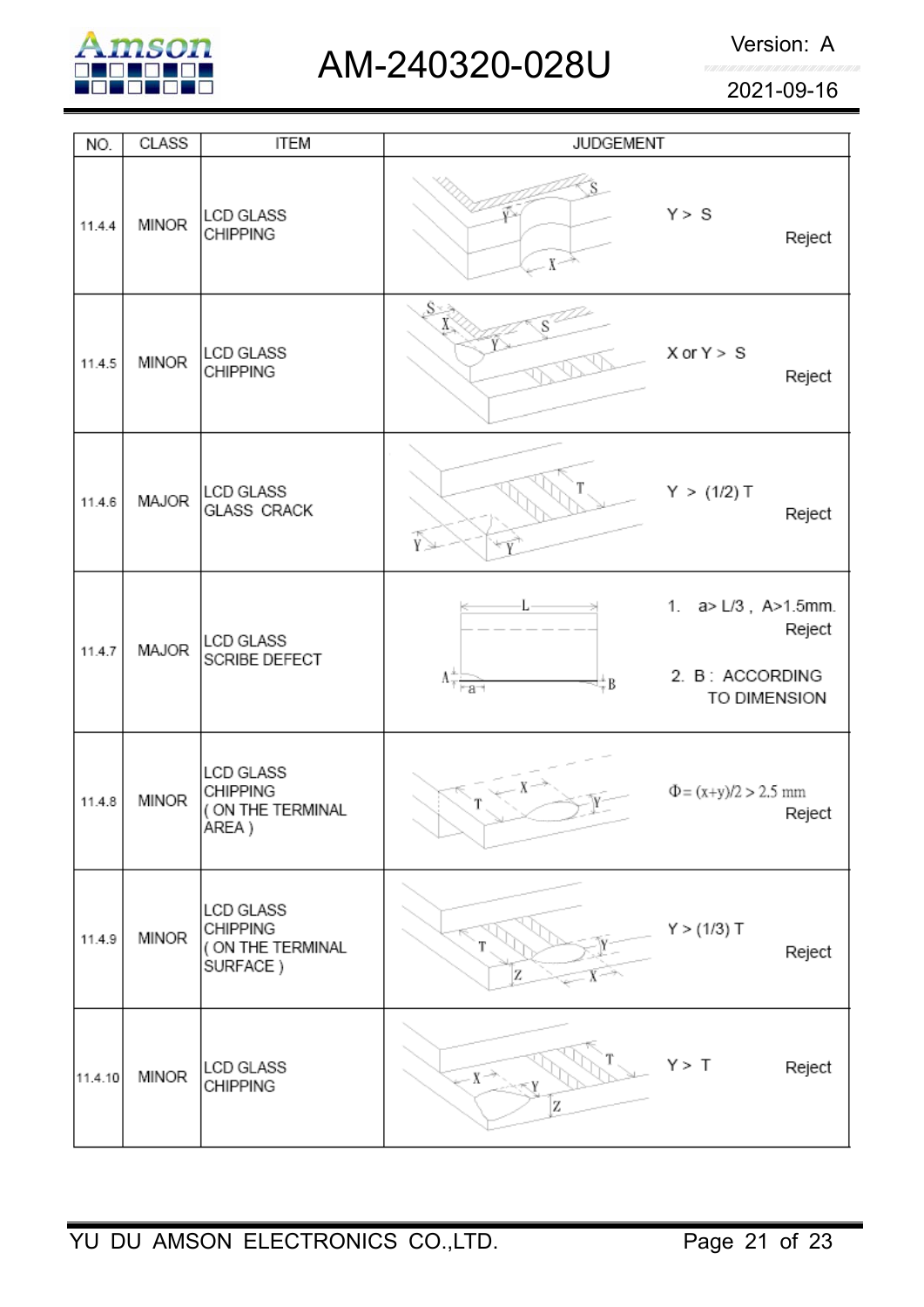

## **12. Handling Precautions**

#### **12.1 Mounting method**

The LCD panel of AMSON TFT module consists of two thin glass plates with polarizes which easily be damaged. And since the module in so constructed as to be fixed by utilizing fitting holes in the printed circuit board.

Extreme care should be needed when handling the LCD modules.

#### **12.2 Caution of LCD handling and cleaning**

When cleaning the display surface, Use soft cloth with solvent

[Recommended below] and wipe lightly

- $\bullet$  Isopropyl alcohol
- $\bullet$  Ethyl alcohol

 Do not wipe the display surface with dry or hard materials that will damage the polarizer surface.

Do not use the following solvent:

- $\bullet$  Water
- **Aromatics**

 Do not wipe ITO pad area with the dry or hard materials that will damage the ITO patterns Do not use the following solvent on the pad or prevent it from being contaminated:

- $\bullet$  Soldering flux
- $\bullet$  Chlorine (CI), Sulfur (S)

If goods were sent without being silicon coated on the pad, ITO patterns could be damaged due to the corrosion as time goes on.

If ITO corrosion happen by miss-handling or using some materials such as Chlorine (CI), Sulfur (S) from customer, Responsibility is on customer.

#### **12.3 Caution against static charge**

The LCD module use C-MOS LSI drivers, so we recommended that you:

Connect any unused input terminal to VDD or GND, do not input any signals before power is turned on, and ground your body, work/assembly areas, and assembly equipment to protect against static electricity.

#### **12.4 packing**

- Module employs LCD elements and must be treated as such.
- Avoid intense shock and falls from a height.
- $\bullet$  To prevent modules from degradation, do not operate or store them exposed direct to sunshine or high temperature/humidity

#### **12.5 Caution for operation**

- It is an indispensable condition to drive LCD's within the specified voltage limit since the higher voltage then the limit cause the shorter LCD life.
- An electrochemical reaction due to direct current causes LCD's undesirable deterioration, so that the use of direct current drive should be avoided.
- Response time will be extremely delayed at lower temperature then the operating temperature range and on the other hand at higher temperature LCD's how dark color in them. However those phenomena do not mean malfunction or out of order with LCD's, which will come back in the specified operation temperature.
- $\bullet$  If the display area is pushed hard during operation, some font will be abnormally displayed but it resumes normal condition after turning off once.
- Slight dew depositing on terminals is a cause for electro-chemical reaction resulting in terminal open circuit.

Usage under the maximum operating temperature, 50%Rh or less is required.